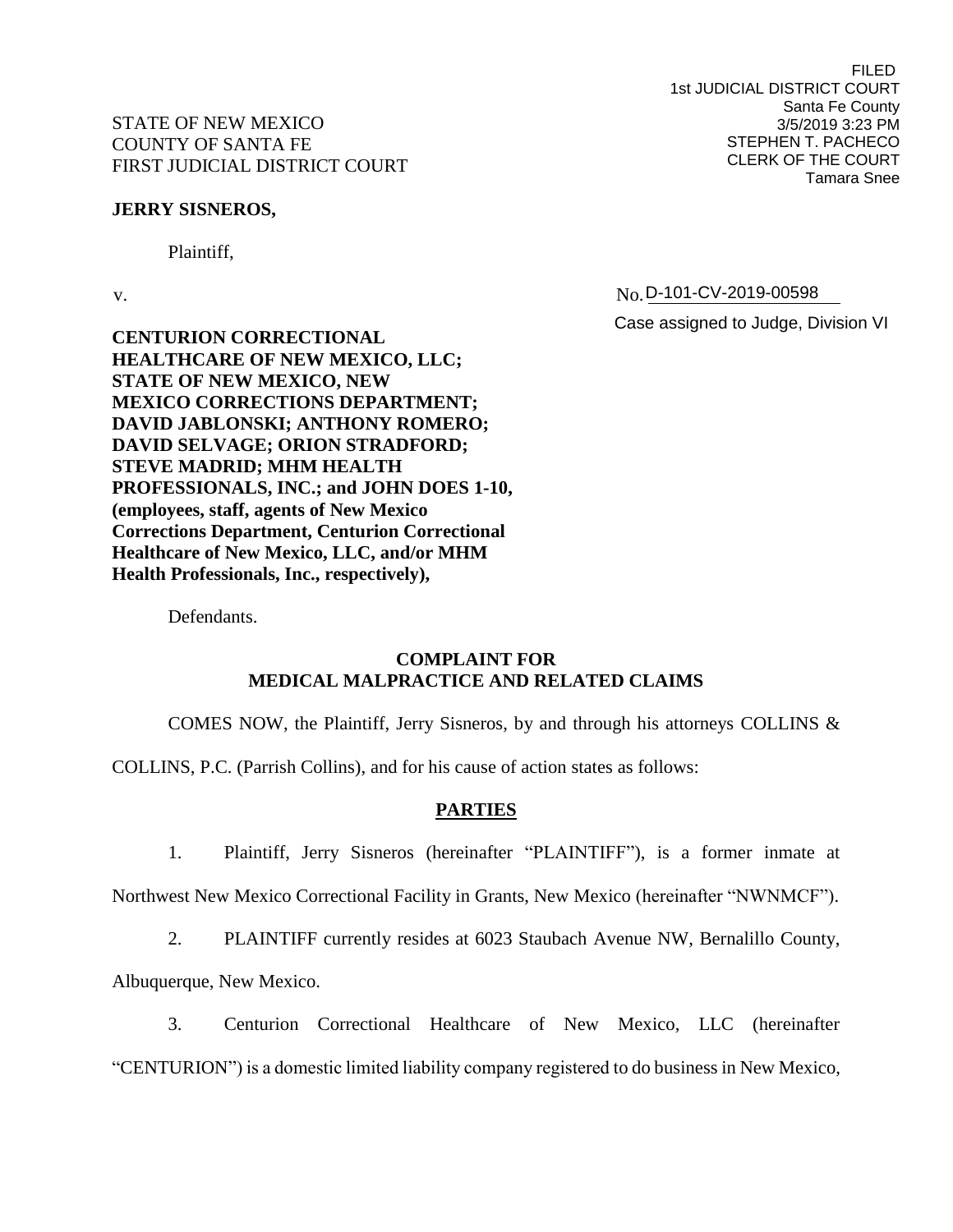whose registered agent for service of process is CT Corporation System, 206 S. Coronado Avenue, Espanola, New Mexico, 87532-2792.

4. At all material times, CENTURION acted through its owners, officers, directors, employees, agents or apparent agents, including, but not limited to, administrators, management, nurses, doctors, technicians and other staff, and is responsible for their acts or omissions pursuant to the doctrines of *respondeat superior*, agency and/or apparent agency.

5. CENTURION is responsible for providing medical care to inmates in the New Mexico Department of Corrections prison system pursuant to a contract with that agency of the State of New Mexico that commenced on June 1, 2016 and continues to the present.

6. Defendants New Mexico Corrections Department and NWNMCF (hereinafter "DEFENDANTS" and/or "STATE") are entities of the State of New Mexico.

7. NWNMCF is operated by the State of New Mexico by, under and through the New Mexico Department of Corrections.

8. Defendant State of New Mexico has authorized New Mexico Corrections Department (hereinafter "NMCD") to operate the NWNMCF, in Grants, Cibola County, New Mexico.

9. NMCD has contracted management of operation of NWNMCF to CoreCivic, LLC, a foreign limited liability company, registered to do business in New Mexico, whose registered agent for service is Kennedy, Moulton & Wells, P.C., located at 2201 3rd Street NW, Albuquerque, New Mexico, 87102.

10. NMCD is responsible for contracting of medical services for all NMCD facilities including NWNMCF.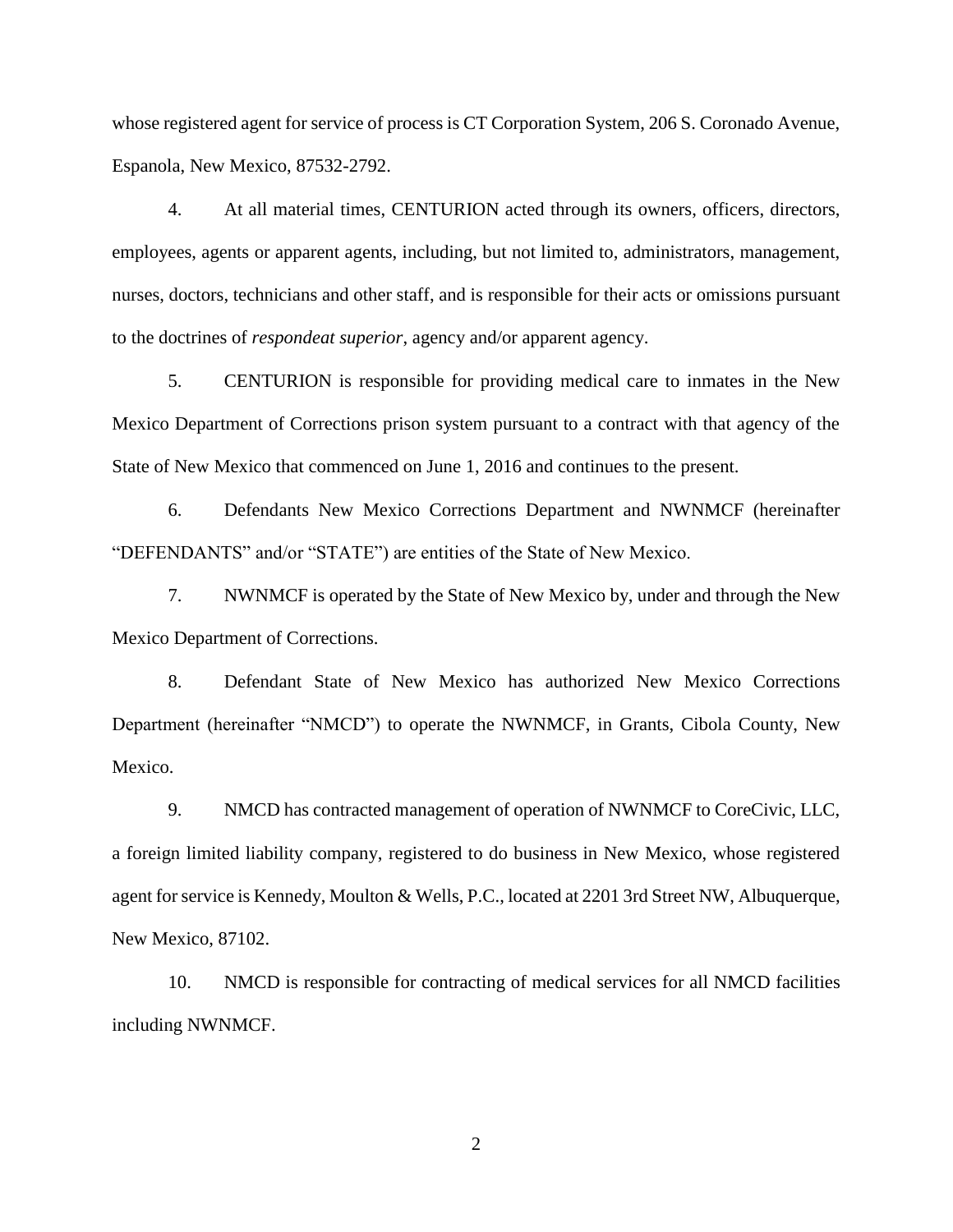11. David Jablonski was serving as the Secretary of Corrections at all times relevant to this Complaint, although he is not currently serving as the Secretary of Corrections.

12. Anthony Romero was serving as Deputy Secretary of Corrections at all times relevant to the Complaint and is currently serving as Acting Secretary of Corrections.

13. David Selvage is, and was at all times relevant to this Complaint, serving as the Health Services Administrator for NMCD.

14. Orion Stradford is, and was at all times relevant to this Complaint, serving as the NMCD Bureau Chief.

15. Steve Madrid is, and was at all times relevant to this Complaint, the individual acting on behalf of NMCD in charge of the NMCD Grievance Process, including the appellate process.

16. At all material times, NMCD acted through its owners, officers, directors, employees, agents or apparent agents, including, but not limited to, administrators, management, nurses, doctors, technicians and other staff, and is responsible for their acts or omissions pursuant to the doctrines of *respondeat superior*, agency and/or apparent agency.

17. By the terms of Exhibit A to the Affidavit of Kimberly Rodgers (**Exhibit 1**) is the staffing agreement. According to the Affidavit to which it is attached, MHM Health Professionals, Inc. (hereinafter "MHMHP") agreed to provide medical personnel to CENTURION for purposes of providing medical services to NMCD inmates, including those medical personnel providing medical services at "facility."

18. Upon information and belief, MHMHP, is a Delaware for profit corporation.

19. At all material times, MHMHP acted through its owners, officers, directors, employees, agents or apparent agents, including, but not limited to, administrators, management,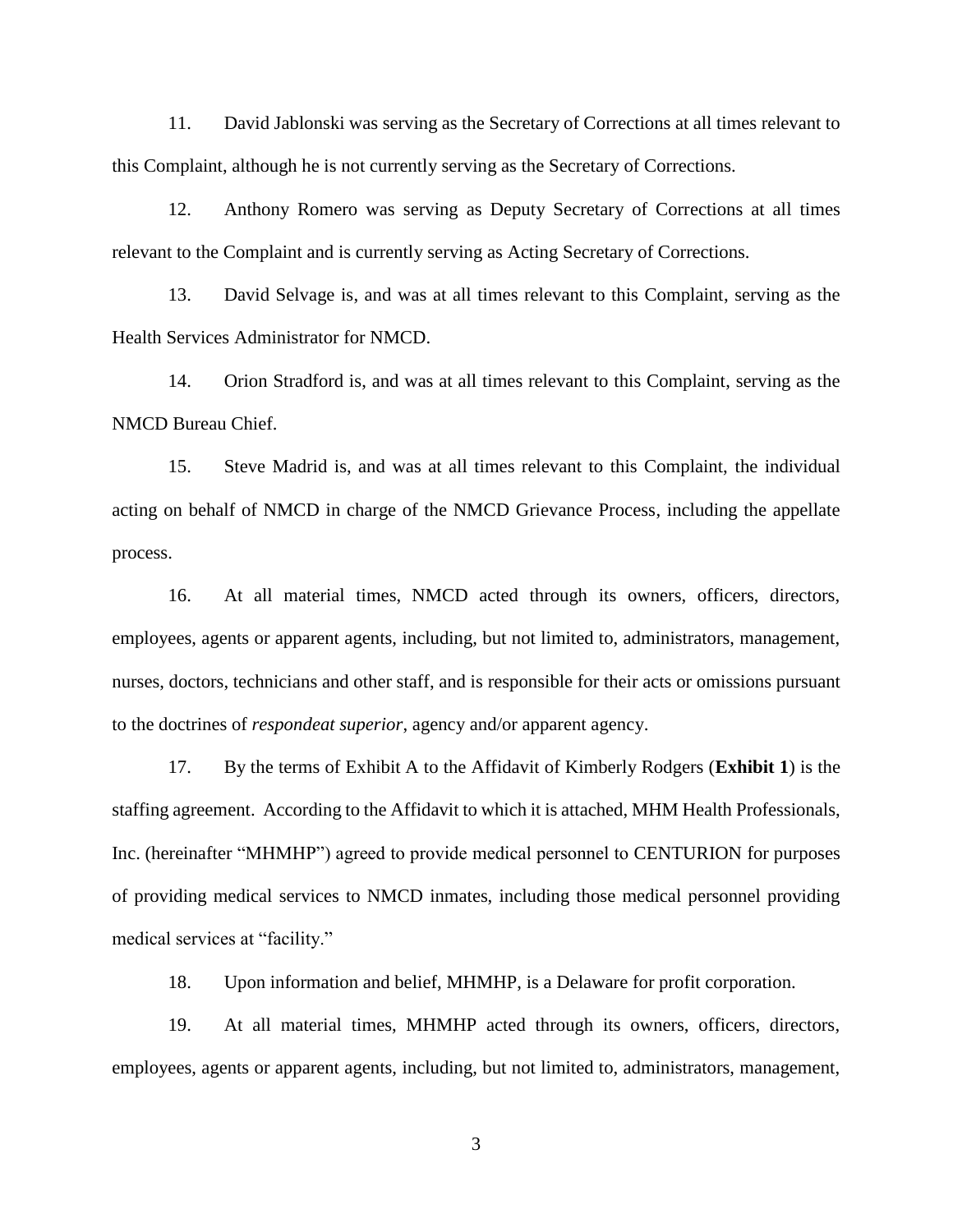nurses, doctors, technicians and other staff, and is responsible for their acts or omissions pursuant to the doctrines of *respondeat superior*, agency and/or apparent agency.

20. Upon information and belief, MHMHP is the employer of said medical personnel provided to CENTURION for purposes of providing medical services to NMCD inmates.

21. The State of New Mexico, NMCD and their John Doe employee, staff and agents, including David Jablonski, Anthony Romero, David Selvage, Orion Stradford and Steve Madrid will be referred to herein collectively as "NMCD DEFENDANTS."

22. CENTURION and its John Doe employees, staff and agents will be referred to herein collectively as "CENTURION DEFENDANTS."

23. MHMHP and it's John Doe employees, staff and agents will be referred to herein collectively as "MHM."

24. Upon information and belief, MHMHP is the employer of said medical personnel provided to CENTURION for purposes of providing medical services to NMCD inmates.

#### **JURISDICTION AND VENUE**

25. All acts complained of herein occurred in Grants, Cibola County, State of New Mexico.

26. CENTURION's registered agent is in Espanola, New Mexico.

27. The contract for prison medical services between CENTURION and the State of New Mexico was, upon information and belief, executed in Santa Fe, New Mexico.

28. Jurisdiction and venue are proper over CENTURION and John Doe employees, staff and agents 1-10 pursuant to NMSA § 38-3-1 (A).

29. This Court has jurisdiction over the subject matter of PLAINTIFF's New Mexico Tort Claims Act claims against the State of New Mexico and New Mexico Corrections Department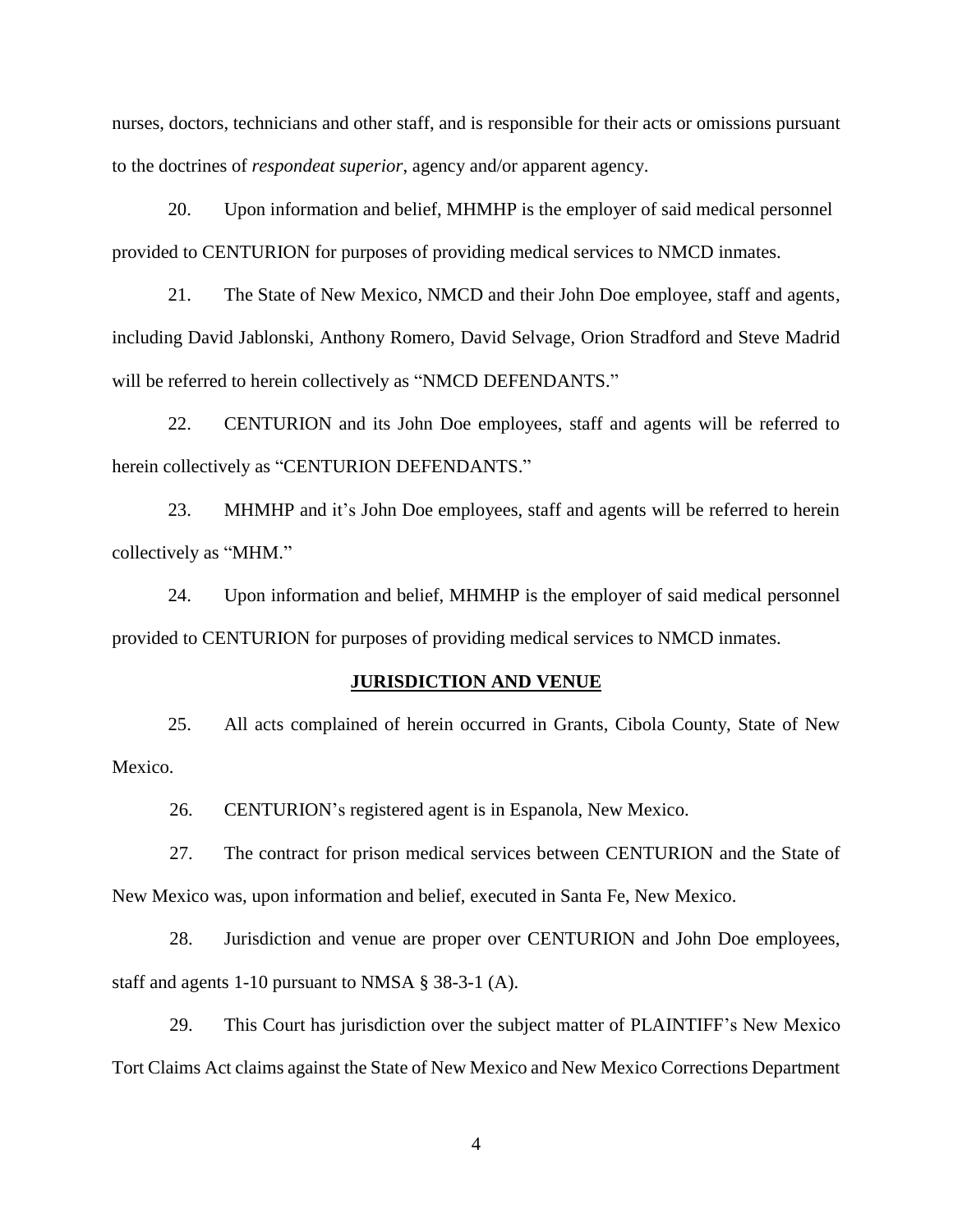and John Doe employees, staff and agents under NMSA § 41-4-18 and NMSA § 38-3-1 (A).

30. Jurisdiction over MHMHP is proper in New Mexico State District Court due to lack of complete diversity of named DEFENDANTS under 28 U.S.C.A. § 1332.

31. Jurisdiction over all parties and claims are proper under Article II, § 10 of the New Mexico Constitution and the law of negligence under New Mexico law.

#### **FACTS COMMON TO ALL COUNTS**

32. PLAINTIFF is a 52-year-old male.

33. From October 2017 to April 3, 2018, PLAINTIFF was an inmate in NMCD.

34. PLAINTIFF was vulnerable to infection which was known to CENTURION DEFENDANTS.

35. On March 16, 2018, PLAINTIFF had complaints of severe low back pain radiating to the legs causing difficulty with walking.

36. PLAINTIFF was seen in the infirmary and advised to return if the symptoms worsened.

37. PLAINTIFF continued to complain of severe lower back pain and was seen in the infirmary several times.

38. No diagnostic testing was performed on PLAINTIFF for the lower back pain.

39. PLAINTIFF also complained of burning dysuria, chills and nausea.

40. A urinalysis was conducted on PLAINTIFF and tested positive for nitrites.

41. On March 19, 2018, PLAINTIFF was started on Bactrim DS x 7 days for urinary infection, however, urine culture was never sent out for analysis.

42. PLAINTIFF was released from the prison on April 3, 2018.

43. On April 4, 2018, PLAINTIFF was admitted to Presbyterian ER with complaints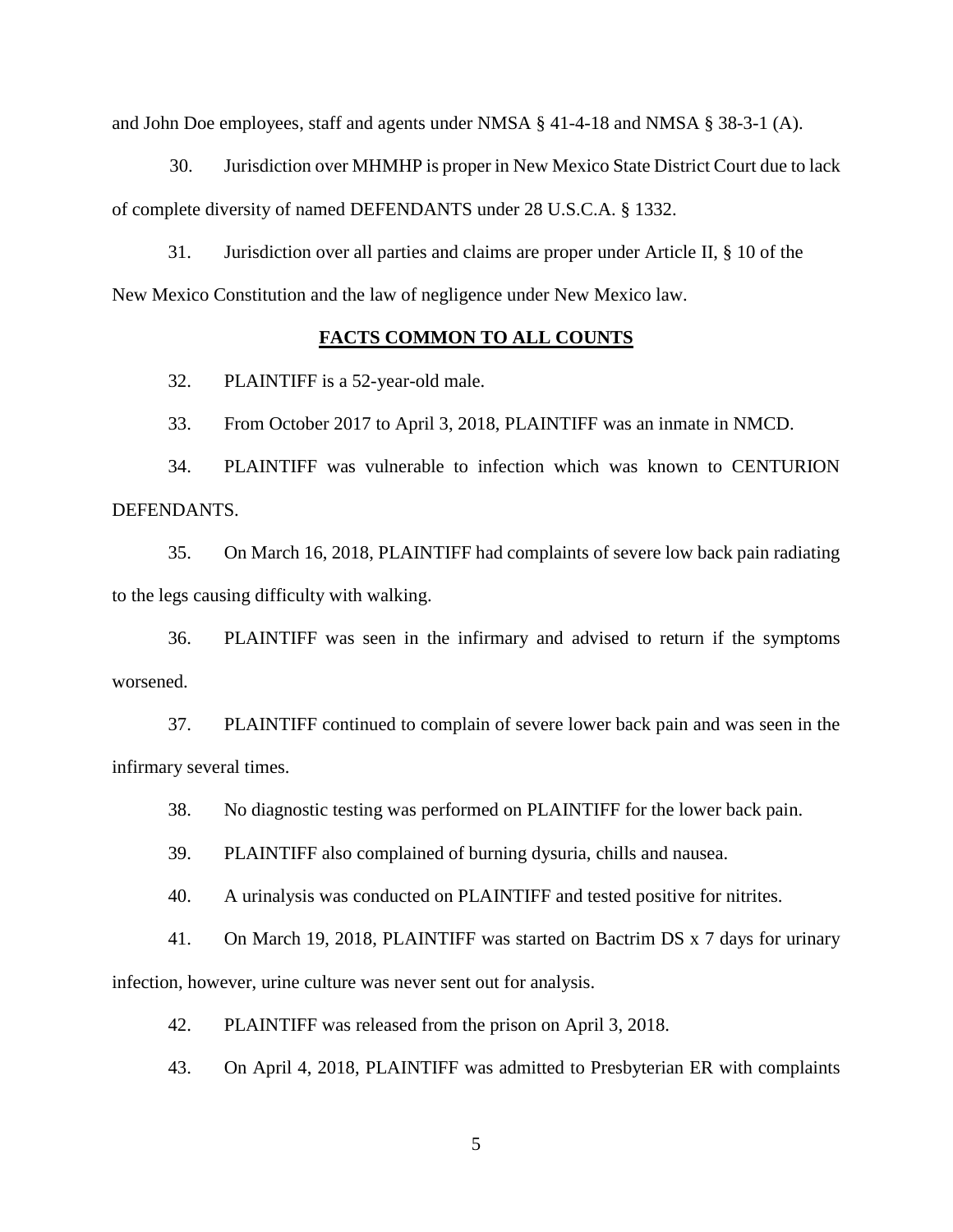of right flank pain, nausea and dysuria for 2 weeks.

44. PLAINTIFF also had constant lower back pain radiating to both the legs.

45. PLAINTIFF was investigated for lumbar spine infection.

46. PLAINTIFF's CT and MRI scans of the thoracic and lumbar spine showed L5-S1 inflammatory destructive process suggestive of discitis, osteomyelitis.

47. While at Presbyterian Hospital, PLAINTIFF was treated with an intensive antibiotic regimen to treat his spinal infections.

48. PLAINTIFF was discharged to Paloma Blanca Nursing Center on April 11, 2018.

49. From April 11, 2018 to May 9, 2018, PLAINTIFF was a resident of Paloma Blanca Nursing Home.

50. There was a deviation from the standard of care provided to PLAINTIFF in NMCD in identifying and treating the L5-S1 lumbar diskitis with osteomyelitis that was causing his lower back pain.

51. There was a delay in the diagnosis of PLAINTIFF's L5-S1 diskitis.

52. From March 16, 2018, PLAINTIFF had been complaining of lower back pain radiating to the legs.

53. PLAINTIFF had visited the prison infirmary several times with pain.

54. Despite the new onset of back pain and given PLAINTIFF's medical history and heroin abuse, he was not evaluated for any spinal infection.

55. CENTURION DEFENDANTS deviated from the standard of care as follows:

- a. Failure to record vitals;
- b. Failure to perform adequate physical examination;
- c. Failure to investigate the cause of lower back pain;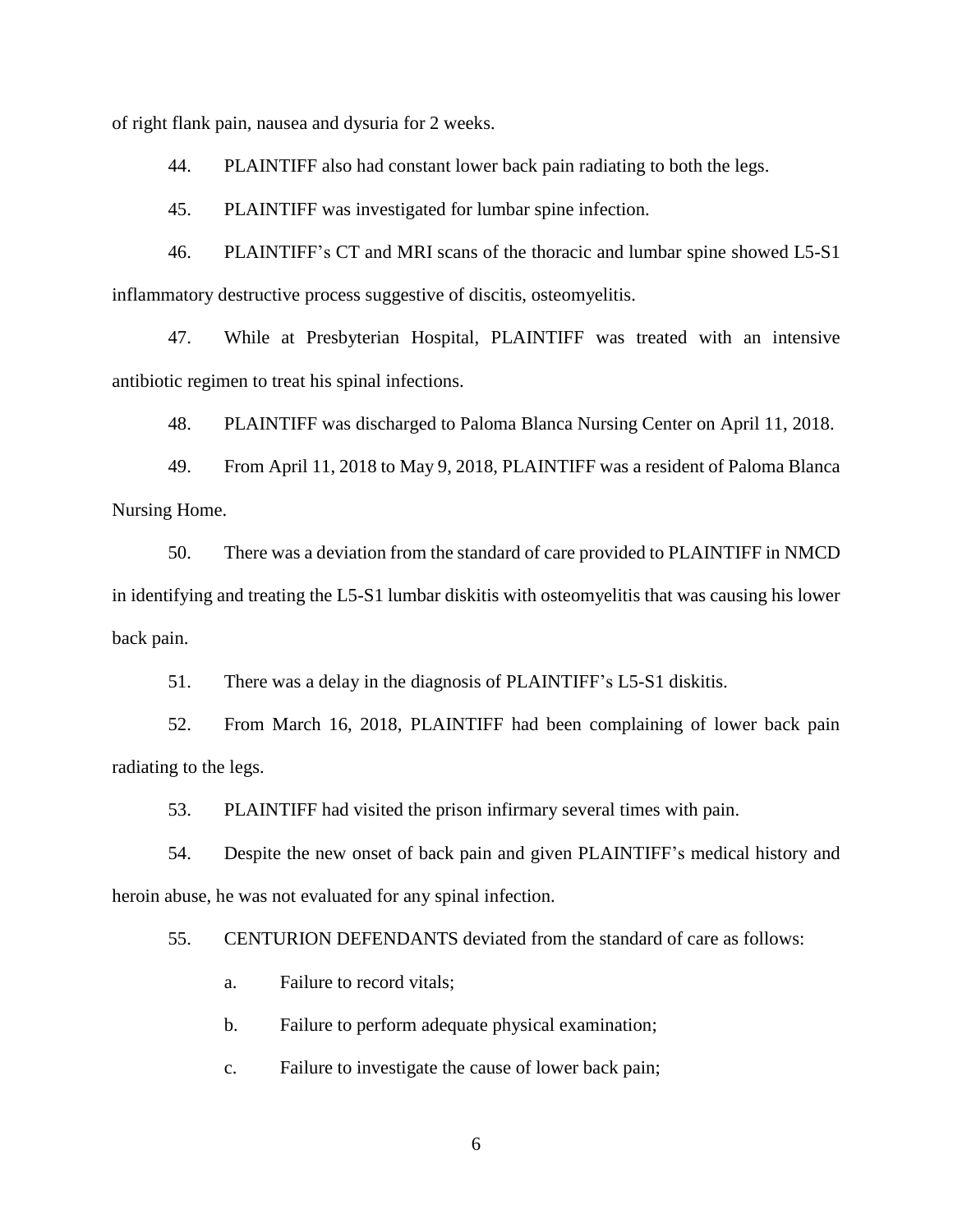d. Failure to refer the patient for higher/specialty care; and

e. Significant and inexcusable delay in the diagnosis of lumbar L5-S1 diskitis.

56. As a result of the failure to diagnose PLAINTIFF's spinal infection, PLAINTIFF spent 7 days at Presbyterian Hospital and 28 days at Paloma Blanca Nursing Home, for a total of 35 days of avoidable hospitalization.

57. The State of New Mexico and NMCD have a non-delegable duty to provide for proper, necessary and competent medical care for all inmates in the care of NMCD.

58. NMCD is responsible, on behalf of the State of New Mexico, for the provision of proper, necessary and competent medical care of NMCD inmates, including those at the NWNMCF and for PLAINTIFF.

59. NMCD contracted with CENTURION for the provision of medical services to NMCD inmates.

60. CENTURION, by the terms of the General Services Contract, #16-770-1300-0097 (hereinafter "GSC"), was contracted by NMCD for the purposes of providing medical care to inmates in the NMCD prison system, including PLAINTIFF.

61. The term of the GSC began on June 1, 2016 and continues to the present.

62. By contract with the State of New Mexico, CENTURION is responsible for medical care to inmate patients at the NWNMCF, including PLAINTIFF.

63. The GSC delegation of responsibility for medical care to NMCD inmates does not lessen the duties of the State of New Mexico or NMCD to insure proper, necessary and competent medical care to NMCD inmates.

64. NMCD's duty to provide proper, necessary and competent medical care to NMCD inmates remains intact despite the assignment of said duties to outside contractors, including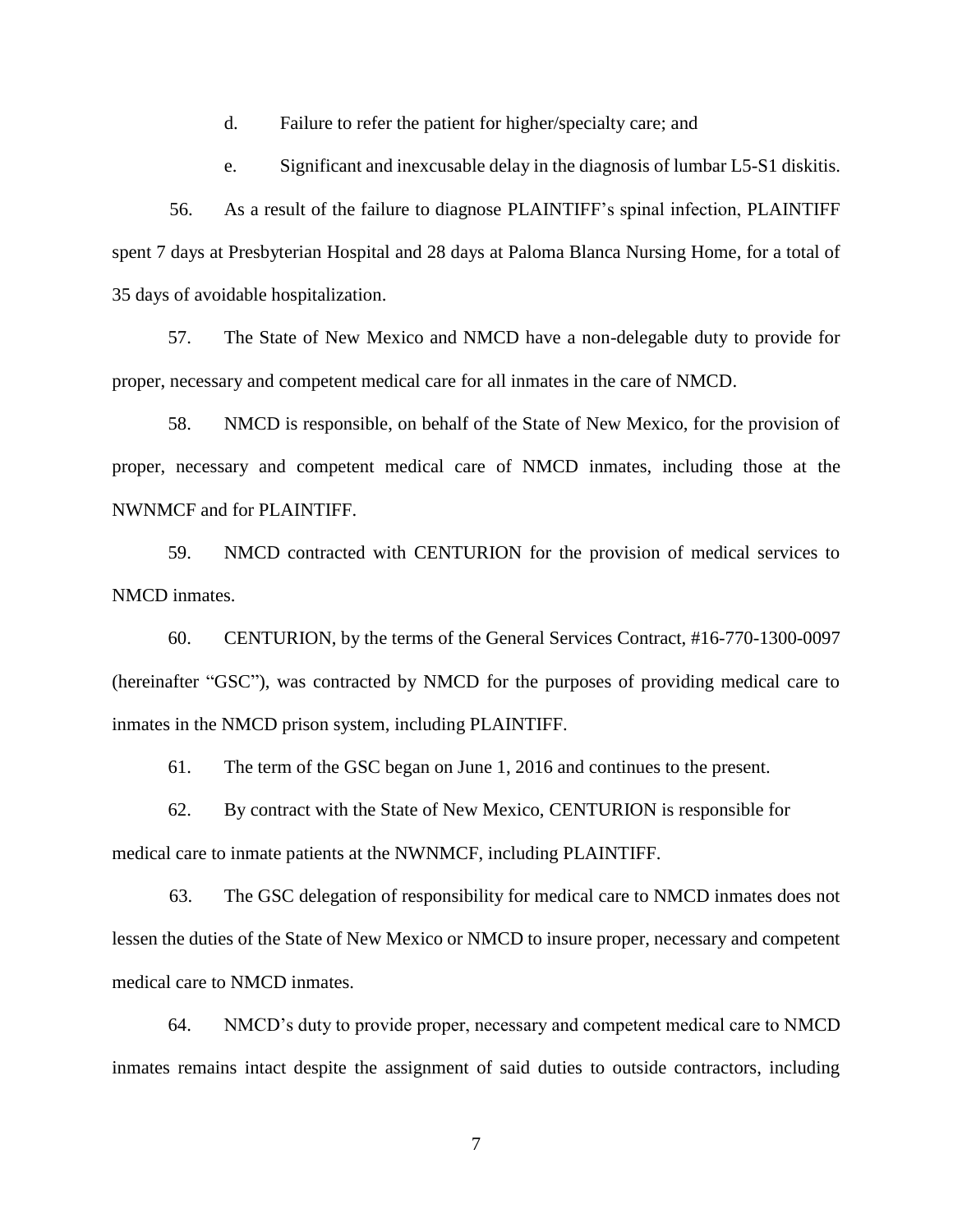#### CENTURION.

65. NMCD DEFENDANTS failed to enforce critical terms of the GSC essential to the protection of the health and safety of NMCD inmates.

66. NMCD DEFENDANTS failed to hold CENTURION to the standards of the ACA or NCCHC.

67. NMCD DEFENDANTS failed to hold CENTURION to the standard of care under New Mexico law.

68. NMCD DEFENDANTS failed to establish any standard of care for CENTURION's provision of medical care for NMCD inmates.

69. NMCD DEFENDANTS failed to properly oversee, monitor, supervise and manage CENTURION's operation of medical facilities and provision of medical services to NWNMCF inmates, including PLAINTIFF.

70. NMCD DEFENDANTS failed to take corrective action against CENTURION despite clear knowledge of the negligent and reckless provision of medical care by CENTURION.

71. Instead, in conspiracy with CENTURION, NMCD routinely denies medical grievances and, upon information and belief, has not found in favor of an inmate since at least 2012. David Jablonski and Anthony Romero were responsible and did set the tone, customs and standards for the routine denial of inmate medical care.

72. David Jablonski and Anthony Romero breached their responsibilities for overseeing the provision of the medical care under the GSC with CENTURION.

73. David Selvage, as Health Services Administrator, breached his responsibilities for management of medical services, including oversight and enforcement of the GSC.

74. Orion Stradford, as Bureau Chief, was directly responsible for the oversight and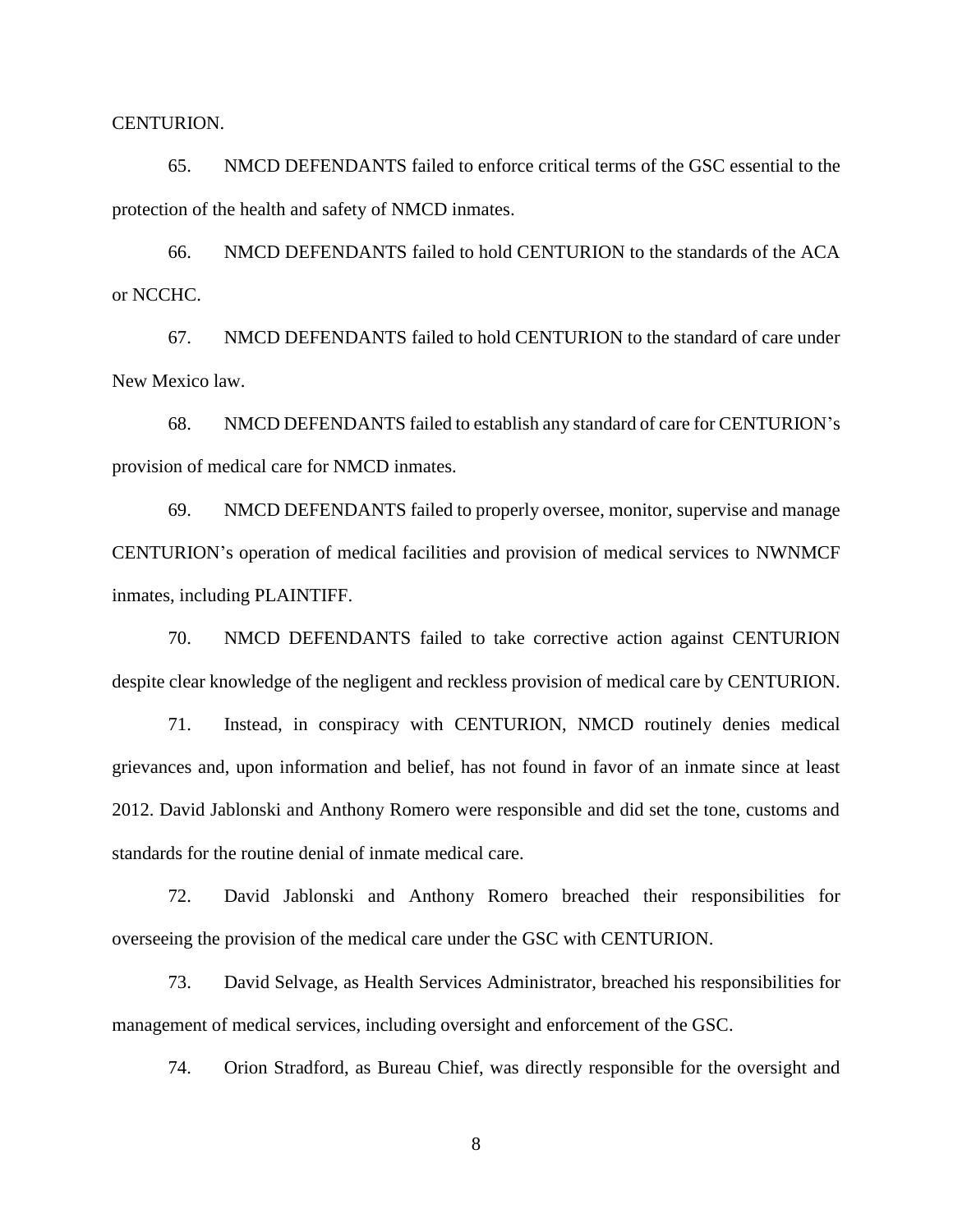management of the GSC.

75. Orion Stradford breached his duties to properly manage the GSC, allowing CENTURION to repeatedly violate the medical standards under the ACA, NCCHC and New Mexico law.

76. Steve Madrid, as the Grievance Manager Administrator, has created, implemented and maintained a grievance process that routinely denies the Due Process rights of inmates to administrative remedies.

77. Steve Madrid did so create, implement and maintain said defective grievance process for the purpose of denying inmates their rights to adequate medical care.

78. The collective behavior of the aforementioned NMCD DEFENDANTS in conspiracy with CENTURION and MHM has led to the routine denial of basic medical care to inmates, including Plaintiff.

79. The collective behavior of the aforementioned NMCD DEFENDANTS in conspiracy with CENTURION and MHM has led to the routine denial of basic infection control among inmates, including Plaintiff.

80. The collective behavior of the aforementioned NMCD DEFENDANTS in conspiracy with CENTURION and MHM has led to the routine denial of basic minimal healthcare.

81. The collective behavior of the aforementioned NMCD DEFENDANTS in conspiracy with CENTURION and MHM has led to the routine denial of basic infection control.

82. The collective behavior of the aforementioned NMCD DEFENDANTS in conspiracy with CENTURION and MHM has led to a failure to provide basic infection control, which has led to multiple very serious spinal infections to include multiple cases of diskitis, osteomyelitis, and sepsis.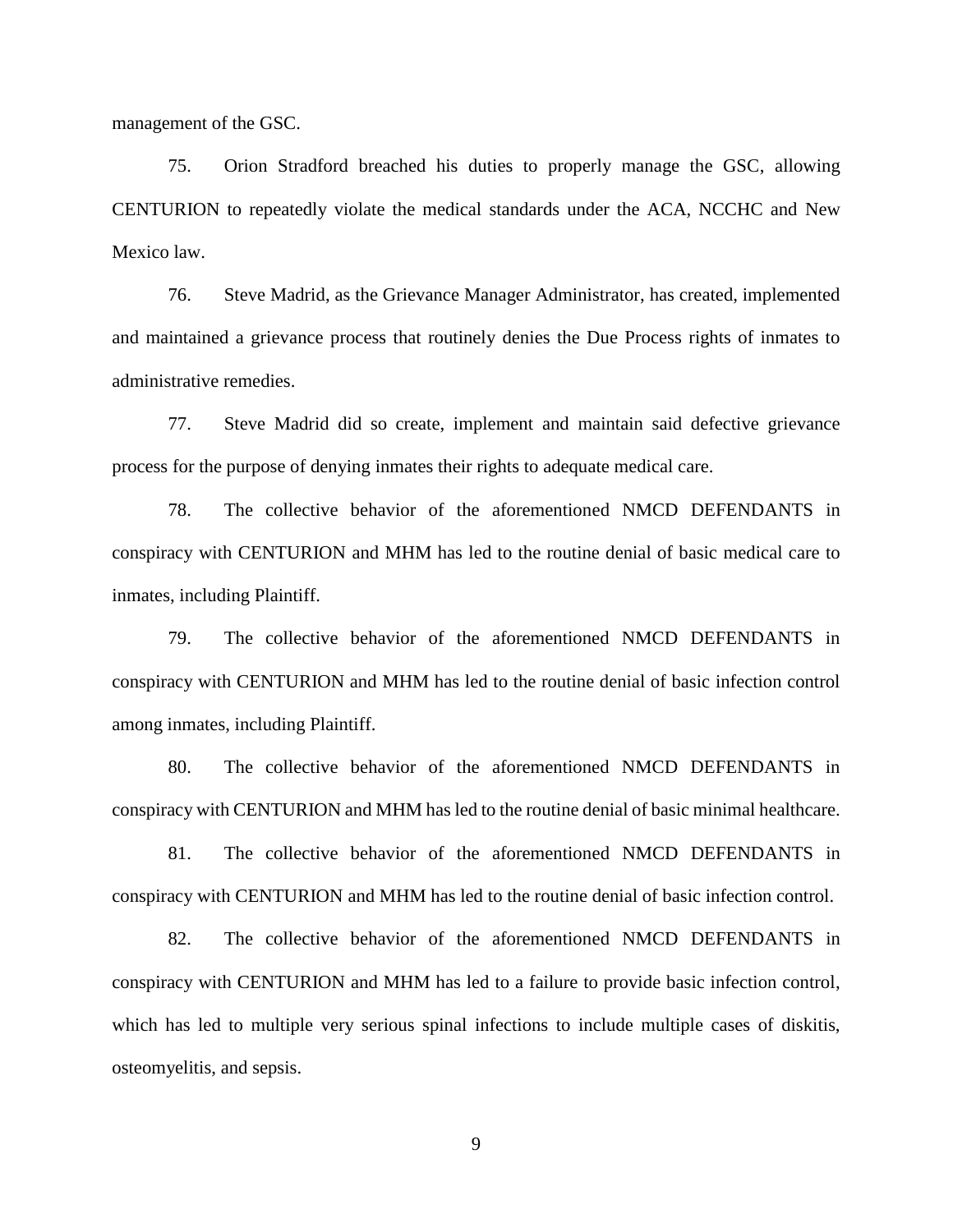83. These repeated inmate infections have resulted in extensive and permanent injuries to inmates, including PLAINTIFF, and at least one death.

84. These cases of spinal diskitis, osteomyelitis, and sepsis represent a pattern of severe, callous, wanton, willful and deliberate indifference to the health, safety and lives of inmates, including PLAINTIFF.

# **COUNT I MEDICAL MALPRACTICE AND NEGLIGENCE (CENTURION DEFENDANTS)**

85. PLAINTIFF incorporates by reference as if fully set forth herein, each and every allegation contained in the paragraphs above.

86. In undertaking the diagnosis, care and treatment of PLAINTIFF, CENTURION, its employees, staff and agents were under a duty to possess and apply the knowledge, skill, and care that is used by reasonably well-qualified healthcare providers in the local community.

87. CENTURION, its employees, staff and agents breached their duties and were negligent in the management of PLAINTIFF's health and well-being.

88. CENTURION's negligence, errors, acts and omissions include, but are not limited to:

a. Failure to establish, maintain and enforce infection control guidelines and

standards;

b. Failure to evaluate, treat and manage PLAINTIFF's spinal infection;

c. Failure to take the reasonable steps to acquire proper treatment of PLAINTIFF;

d. Failure to refer PLAINTIFF to appropriate specialists;

e. Failure to develop, employ, and follow appropriate policies and procedures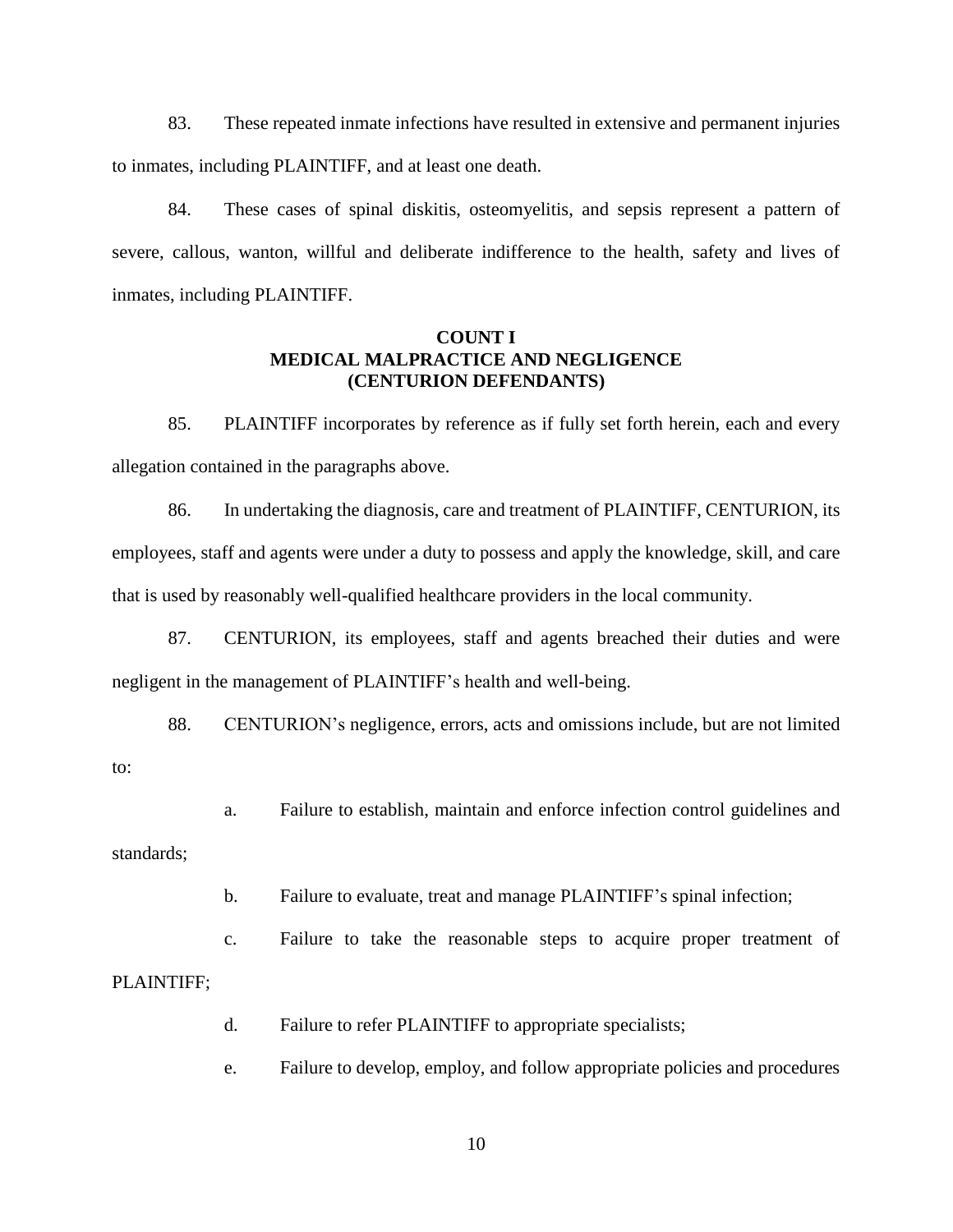with regard to the assessment, treatment, and management PLAINTIFF's spinal infection;

f. Failure to provide PLAINTIFF with necessary and proper pain management; and

g. Failure to protect and preserve the health of PLAINTIFF.

89. As a direct and proximate result of the negligent acts and omissions CENTURION, its employees, staff and agents, PLAINTIFF suffered a rapid and significant deterioration in his health, along with physical, emotional, and psychological pain and suffering not presently determinable, but to be proven at the time of trial.

90. CENTURION, its employees, staff and agent's failures to assess, treat and manage PLAINTIFF's spinal infection was reckless and wanton with utter disregard for the safety and welfare of PLAINTIFF, for which PLAINTIFF is entitled to punitive damages.

# **COUNT II NEGLIGENCE (All Defendants)**

91. PLAINTIFF incorporates by reference as if fully set forth herein, each and every allegation contained in the paragraphs above.

92. NMCD DEFENDANTS negligently failed to oversee CENTURION in the provision of medical care to NMCD inmates, which contributed to PLAINTIFF's injuries.

93. NMCD DEFENDANTS failed to take corrective action against CENTURION in clear face of recurrent and consistent negligent and reckless medical care to NMCD inmates which contributed to PLAINTIFF's injuries.

94. NMCD and CENTURION are entrusted with the medical care of New Mexico inmates who have no other source of medical care.

95. CENTURION's medical staff at NWNMCF lacked sufficient expertise to assess,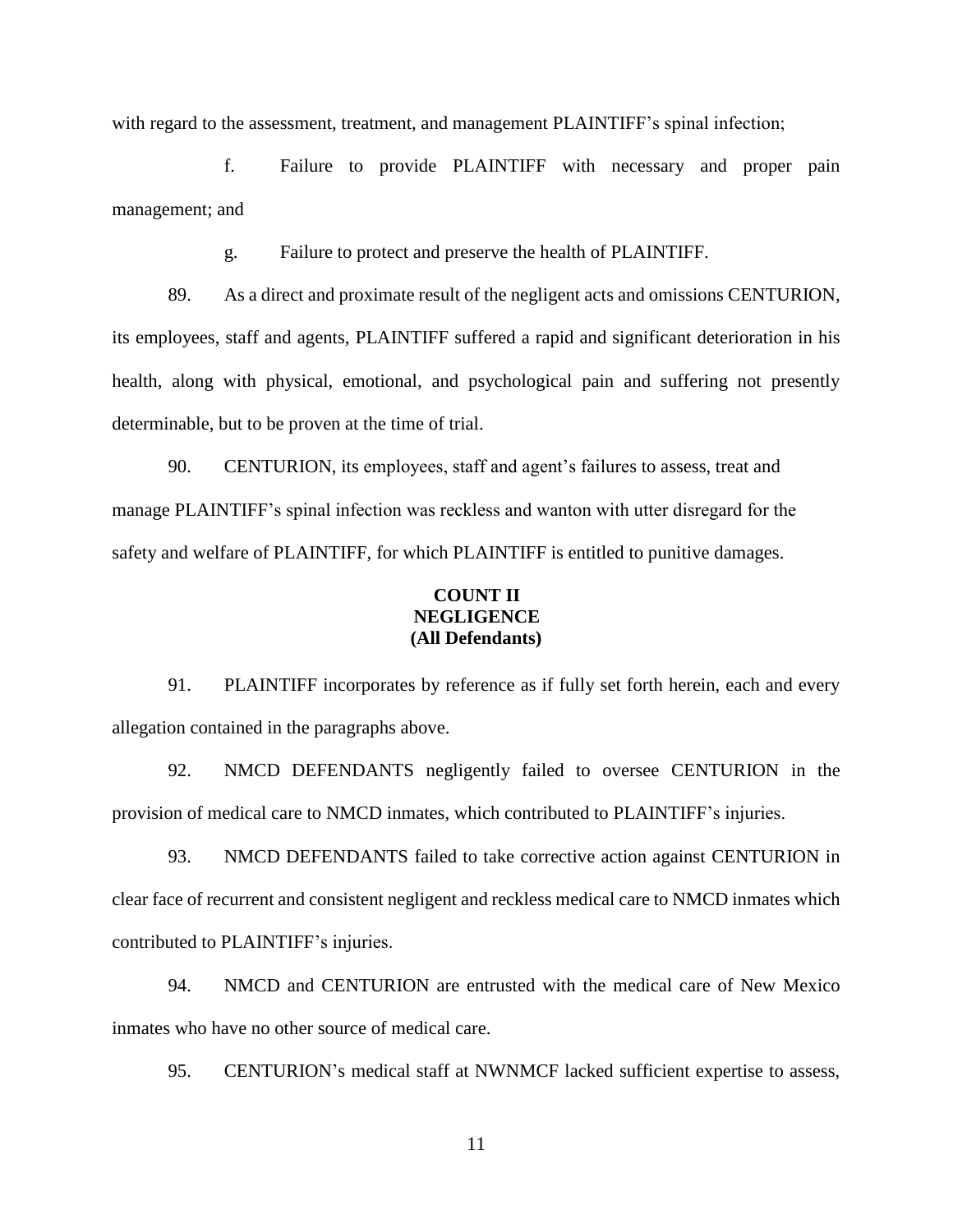treat and manage PLAINTIFF's health conditions.

96. CENTURION has a duty under the GSC, ACA and NCCHC to properly refer PLAINTIFF to be seen by a physician who could effectively treat him.

97. NMCD DEFENDANTS negligently failed to enforce critical terms of the GSC, including but not limited to, failure to compel NWNMCF and/or CENTURION to obtain accreditation by the ACA and NCCHC which contributed to PLAINTIFF's injuries.

98. NMCD DEFENDANTS negligently failed to ensure that CENTURION hire, train and supervise its medical providers, staff, employees and agents.

99. NMCD DEFENDANTS negligently failed to ensure that CENTURION hire competent medical providers, employees, staff and agents.

100. NMCD DEFENDANTS negligently, intentionally and knowingly interfered in the inmate grievance process with a pattern and practice of routine denial of medical grievances without due consideration of the facts and circumstances of the grievances, which contributed to PLAINTIFF's injuries.

101. NMCD DEFENDANTS negligently failed to hold CENTURION to standards and guidelines of the ACA or NCCHC.

102. NMCD DEFENDANTS negligently failed to hold CENTURION to the medical standard of care established under New Mexico law, which contributed to PLAINTIFF's injuries.

103. NMCD DEFENDANTS negligently failed to establish or enforce any standards at all for CENTURION's provision of proper, necessary and competent medical care to NMCD inmates.

104. As a result of the foregoing, PLAINTIFF has suffered serious and permanent physical injuries, pain and suffering, and severe psychological and emotional distress, for which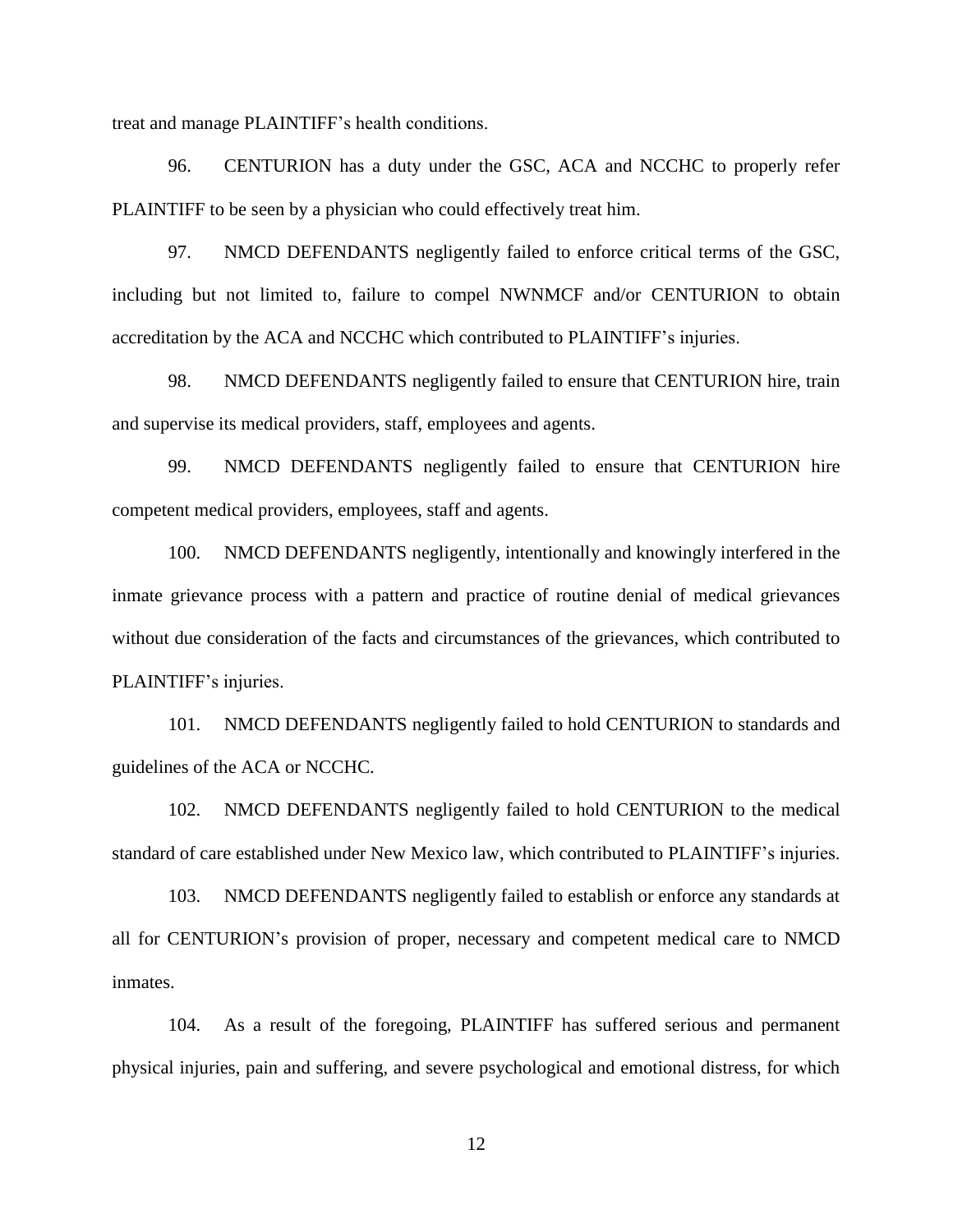PLAINTIFF is entitled to damages.

# **COUNT III NEGLIGENT OPERATION OF A MEDICAL FACILITY (CENTURION DEFENDANTS)**

105. PLAINTIFF incorporates by reference as if fully set forth herein, each and every allegation contained in the paragraphs above.

106. CENTURION is entrusted with the medical care of inmates who have no other source of medical care by contract with the State of New Mexico and NMCD.

107. CENTURION employees, staff and agents were unqualified to care for spinal infection, and yet refused to refer PLAINTIFF to specialists.

108. CENTURION DEFENDANTS were negligent in failing to properly assess, treat and manage PLAINTIFF's spinal infection.

109. CENTURION DEFENDANTS were negligent in failing to properly refer PLAINTIFF to be seen by a physician who could effectively treat PLAINTIFF.

110. By failing to either: (1) properly treat PLAINTIFF's medical conditions, or (2) properly refer PLAINTIFF to be seen by a physician who could effectively treat PLAINTIFF, CENTURION DEFENDANTS breached their duty to medically treat PLAINTIFF in a reasonably prudent manner.

111. CENTURION DEFENDANTS failed to properly address PLAINTIFF's medical condition.

112. Such conduct amounts to negligence in running a prison medical facility.

113. Such conduct amounts to negligence in the treatment of PLAINTIFF.

114. CENTURION had a duty to properly screen, supervise, educate, and train its employees regarding infection control within the facility.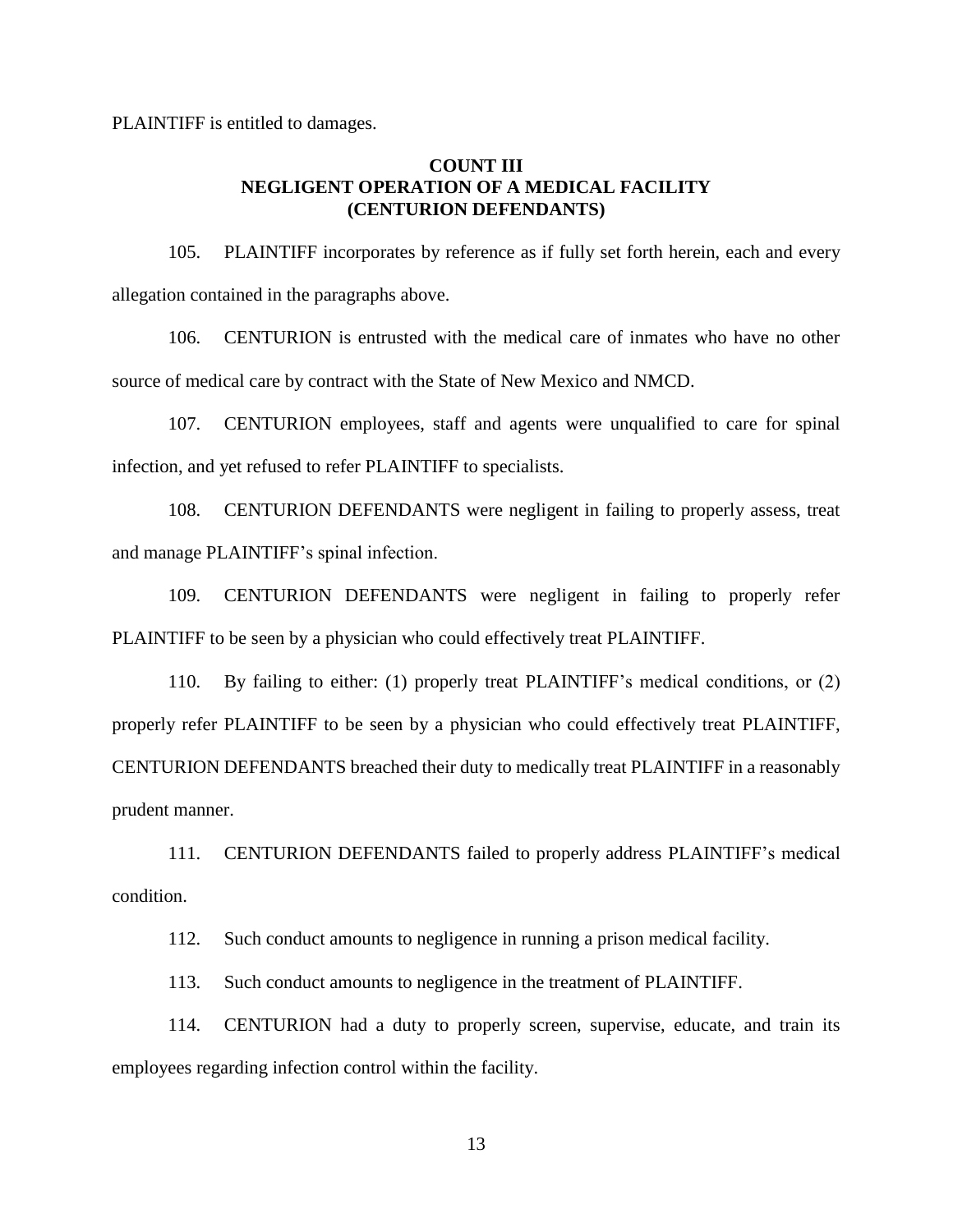115. CENTURION had a duty to properly screen, supervise, educate, and train its employees regarding proper treatment of spinal infection patients.

116. On information and belief, CENTURION failed to properly train and supervise its employees, contractors, or agents in such a manner to properly and adequately assess, treat and manage PLAINTIFF's multiple medical conditions, including the emergent abscesses.

117. CENTURION is bound by the GSC to obtain and maintain American Correctional Association (ACA) and National Commission on Correctional Health Care (NCCHC) accreditation under the terms of the GSC.

118. CENTURION has never sought, obtained or maintained either ACA or NCCHC accreditation for the medical facilities and services at NWNMCF as required by the GSC.

119. CENTURION does not comply with ACA, NCCHC or New Mexico legal standards of care.

120. As a result of the foregoing, PLAINTIFF has suffered damages and injuries including, but not limited to, physical injuries, pain and suffering, and severe psychological and emotional distress, for which he is entitled to damages.

121. The actions of CENTURION DEFENDANTS were negligent, willful, wanton, and in gross and reckless disregard for PLAINTIFF's well-being entitling PLAINTIFF to punitive damages thereon.

# **COUNT IV NEGLIGENT OPERATION OF A MEDICAL FACILITY (NMCD DEFENDANTS)**

122. PLAINTIFF incorporates by reference as if fully set forth herein, each and every allegation contained in the paragraphs above.

123. NMCD has authority over all NMCD correctional facilities, including NWNMCF.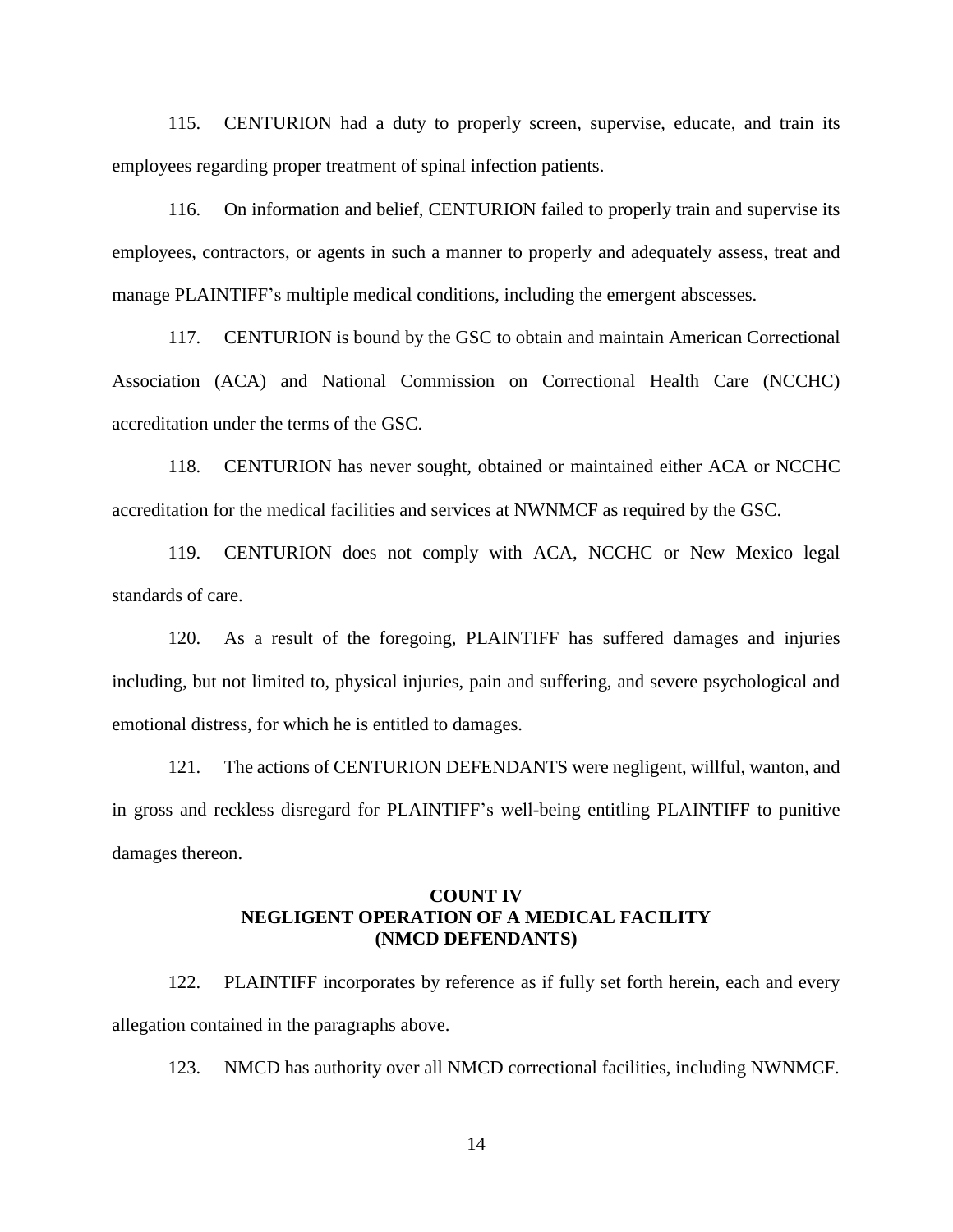124. NMCD has authority and control over the operation of all medical facilities within NMCD correctional facilities, including those within NWNMCF.

125. NMCD is the contracting party to the GSC entered into between NMCD and CENTURION on June 1, 2016.

126. NMCD has sole authority, control and responsibility over the execution, implementation and enforcement of the GSC.

127. NMCD has allowed numerous serious breaches and violations of the GSC, ACA and NCCHC that led to the medical neglect of PLAINTIFF.

128. NMCD and CENTURION are entrusted with the medical care of New Mexico inmates who have no other source of medical care.

129. CENTURION's medical staff at NWNMCF lacked sufficient expertise to assess, treat and manage PLAINTIFF's health conditions.

130. CENTURION has a duty under the GSC, ACA and NCCHC to properly refer PLAINTIFF to be seen by a physician who could effectively treat him.

131. NMCD DEFENDANTS refused or otherwise failed to enforce these provisions of the GSC, ACA and NCCHC.

132. NMCD DEFENDANTS knew that CENTURION was not abiding by the terms of the GSC, ACA and NCCHC.

133. NMCD DEFENDANTS knew that CENTURION was not properly and adequately treating PLAINTIFF's medical condition.

134. NMCD DEFENDANTS knew that CENTURION was not referring PLAINTIFF to outside medical healthcare providers who could effectively and prudently treat him.

135. Such conduct amounts to negligence in running a medical facility.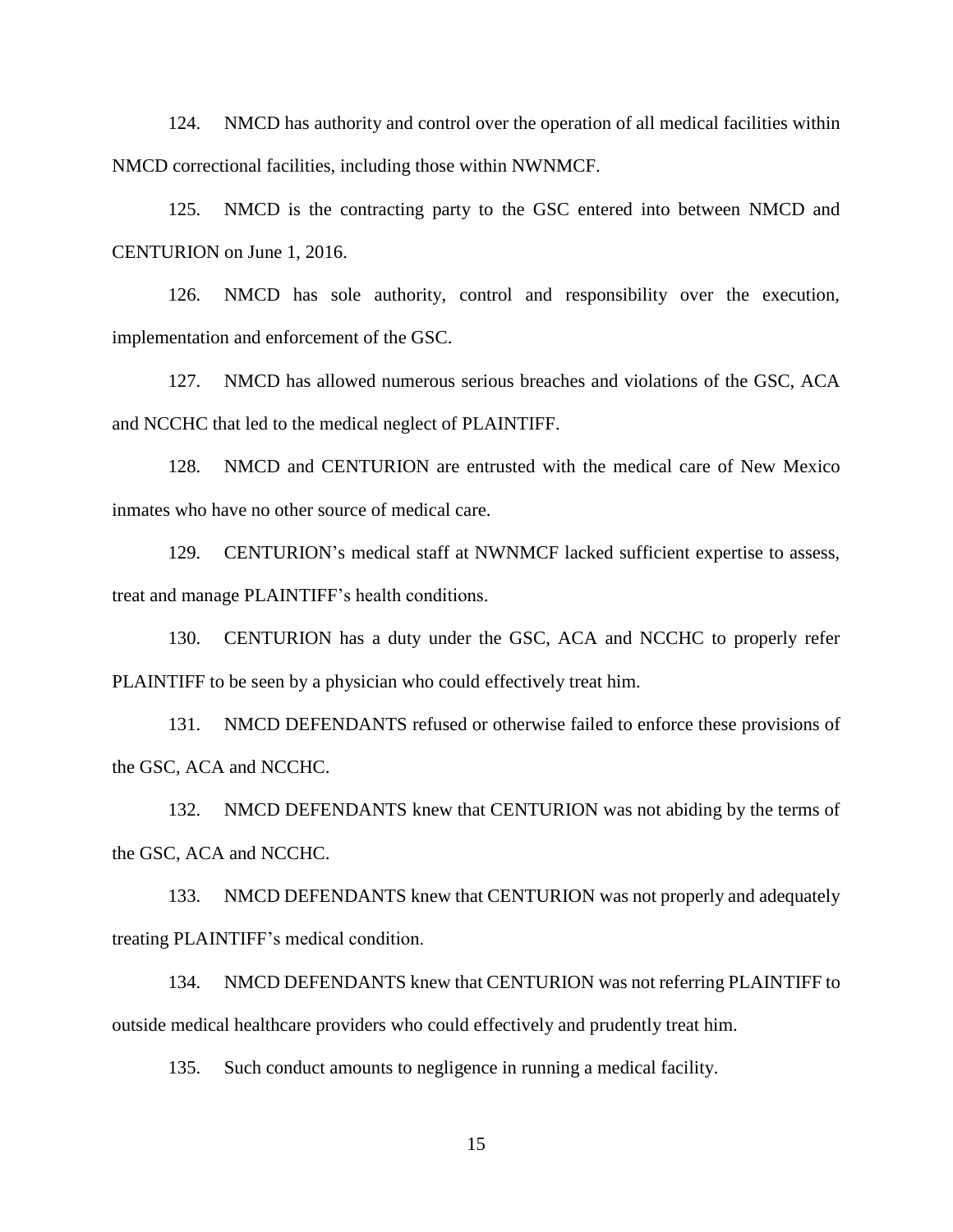136. Such conduct amounts to negligence in the treatment of PLAINTIFF.

137. The actions of NMCD were negligent, willful, wanton, and in gross and reckless disregard for PLAINTIFF's well-being.

138. NMCD DEFENDANTS have knowingly allowed, aided and abetted in CENTURION's failure to obtain and maintain ACA and NCCHC accreditation.

139. CENTURION has violated numerous provisions of ACA and NCCHC.

140. NMCD DEFENDANTS have taken no action to correct these violations or otherwise hold CENTURION to ACA, NCCHC or New Mexico medical standards of care.

141. NMCD DEFENDANTS have been complicit in the failure to adhere to the basic constitutional correctional health care set forth by the NCCHC through NMCD's failure to enforce the GSC.

142. NMCD DEFENDANTS have knowingly allowed and been complicit in the violation of the ACA and NCCHC minimum mandatory standards.

143. NMCD DEFENDANTS have failed to properly maintain oversight and enforcement of the GSC.

144. NMCD DEFENDANTS have failed to enforce the following provisions of the GSC:

a. The establishment of an electronic medical records system which is in fact required by both the contract and is in fact required under federal law; and

b. All provisions related to ACA and NCCHC accreditation and compliance.

145. The failures of NMCD DEFENDANTS led to serious and permanent harm to PLAINTIFF.

146. As a result of the foregoing, PLAINTIFF suffered serious and permanent physical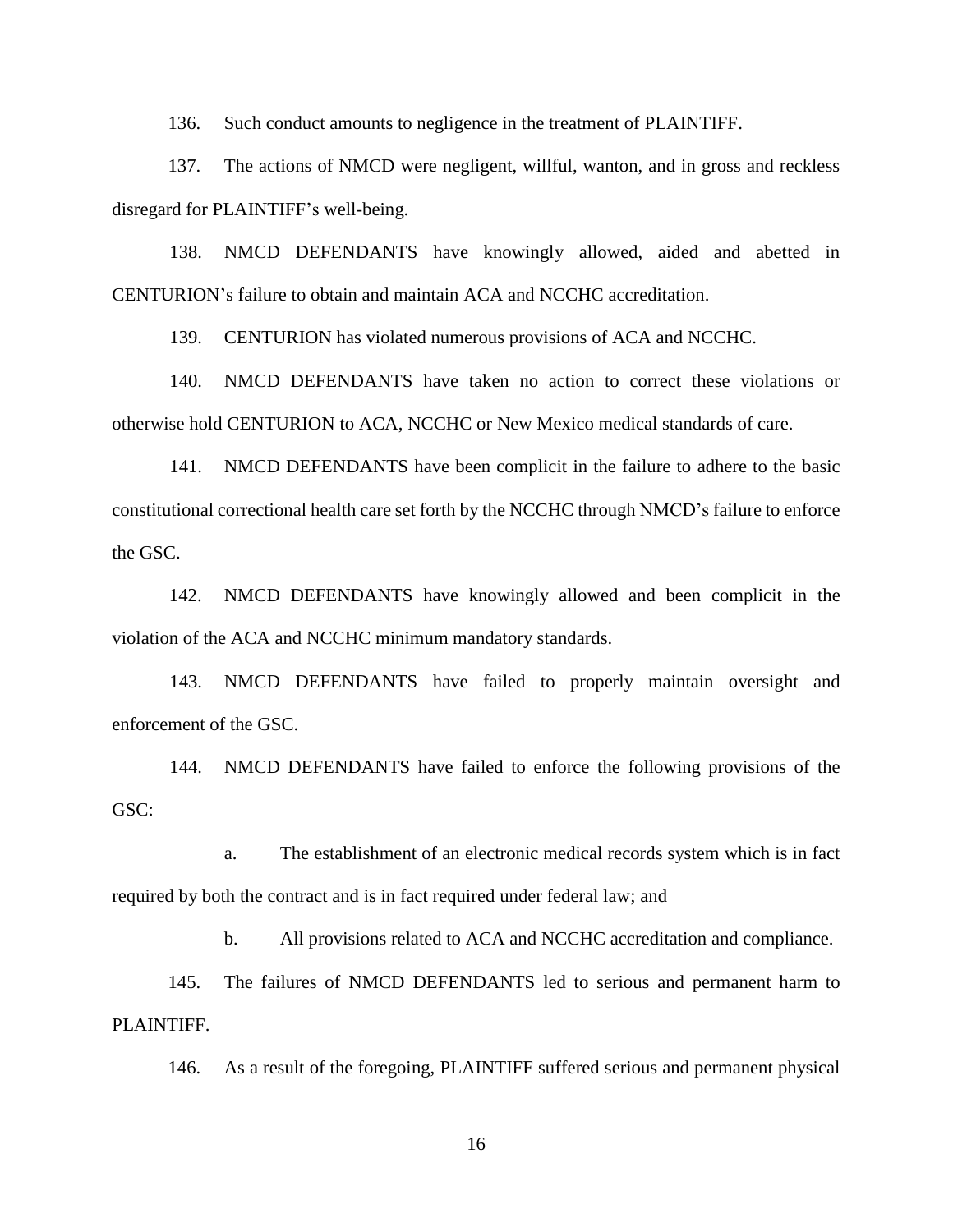injuries, pain and suffering, and severe psychological and emotional distress for which PLAINTIFF is entitled to damages.

#### **COUNT V**

# **NEGLIGENT HIRING, TRAINING AND SUPERVISION (CENTURION DEFENDANTS and MHM DEFENDANTS)**

147. PLAINTIFF incorporates by reference as if fully set forth herein, each and every allegation contained in the paragraphs above.

148. CENTURION and MHM had a duty to properly screen, supervise, educate, and train its employees regarding proper treatment of spinal infection patients.

149. On information and belief, CENTURION and MHM failed to properly train and supervise its employees, contractors, or agents in such a manner to properly and adequately assess, treat and manage PLAINTIFF's spinal infection.

150. CENTURION and MHM had a duty to properly screen, supervise, educate, and train its employees regarding proper treatment of spinal infection patients.

151. CENTURION is bound by the GSC to obtain and maintain American Correctional Association (ACA) and National Commission on Correctional Health Care (NCCHC) accreditation under the terms of the GSC.

152. CENTURION has not established any standards for medical care.

153. CENTURION has not trained or supervised its employees, staff and agents in any standards of medical care.

154. CENTURION and MHM' negligent hiring, training and supervision were the proximate cause of PLAINTIFF's injuries and damages for which PLAINTIFF is entitled to injuries and damages including, but not limited to, physical injuries, pain and suffering, and severe psychological and emotional distress.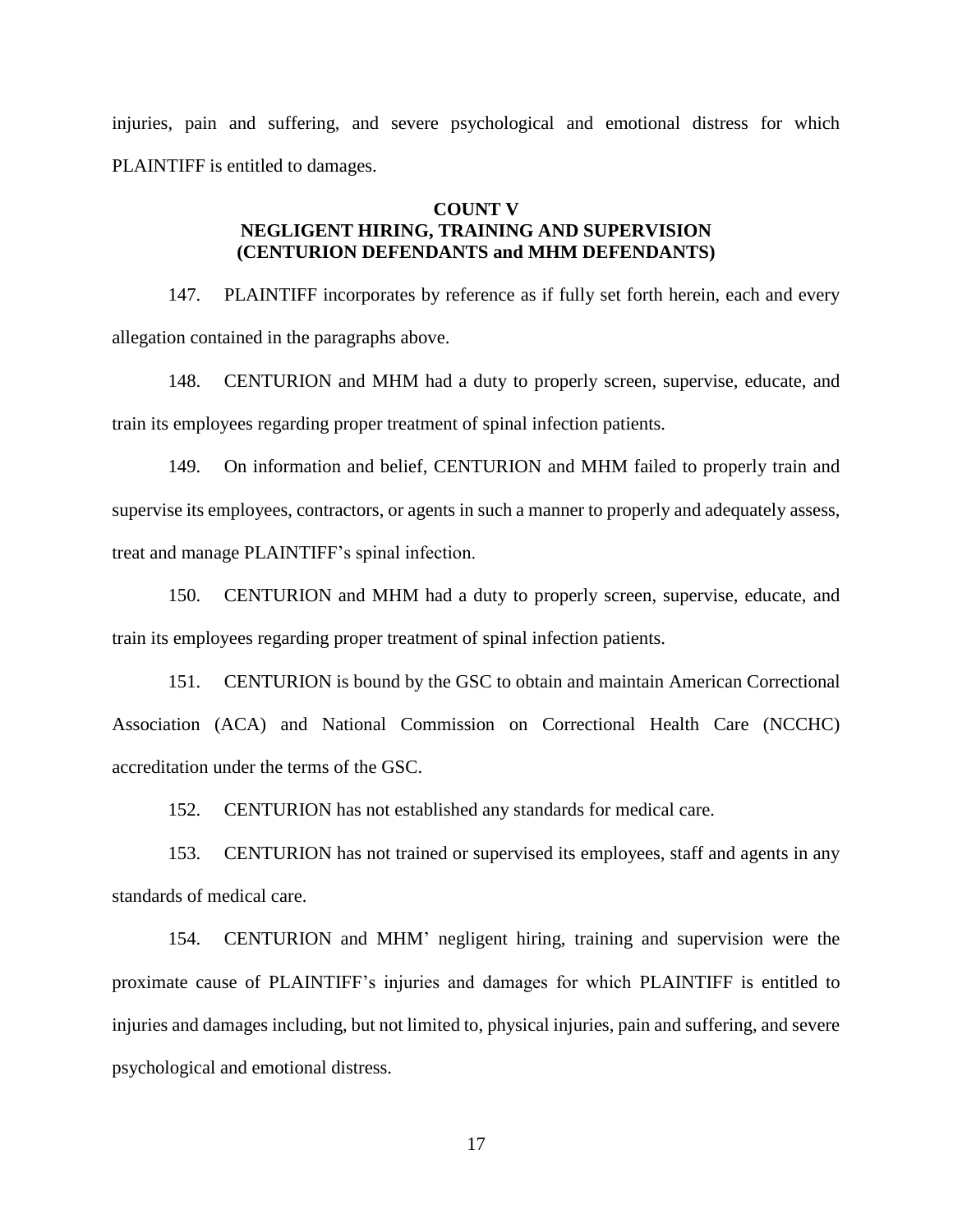155. CENTURION and MHM's negligent hiring, training and supervision was willful, deliberate and in wanton disregard for the health and safety of PLAINTIFF.

156. PLAINTIFF is entitled to recovery for his injuries and damages including, but not limited to, physical injuries, pain and suffering, and severe psychological and emotional distress.

157. PLAINTIFF is entitled to punitive damages against CENTURION and MHM.

# **COUNT VI NEGLIGENT HIRING, TRAINING AND SUPERVISION (NMCD DEFENDANTS)**

158. PLAINTIFF incorporates by reference as if fully set forth herein, each and every allegation contained in the paragraphs above.

159. The ACA and NCCHC set mandatory minimum standards for training of both medical personnel and non-medical personnel in the provision of medical services in a prison.

160. NMCD DEFENDANTS have knowingly allowed, aided and abetted in CENTURION's failure to meet the standards of care under ACA and NCCHC accreditation and to comply with the minimum mandatory standards of the ACA and NCCHC on hiring, training and supervision.

161. NMCD DEFENDANTS have been complicit in the failure to abide by ACA and NCCHC minimum mandatory standards for hiring, training and supervision.

162. NMCD DEFENDANTS have knowingly allowed and been complicit in the violation of the ACA and NCCHC minimum mandatory standards on hiring, training and supervision.

163. NMCD DEFENDANTS have failed to properly maintain oversight and enforcement of the GSC resulting in violations of the ACA and NCCHC minimum mandatory standards on hiring, training and supervision.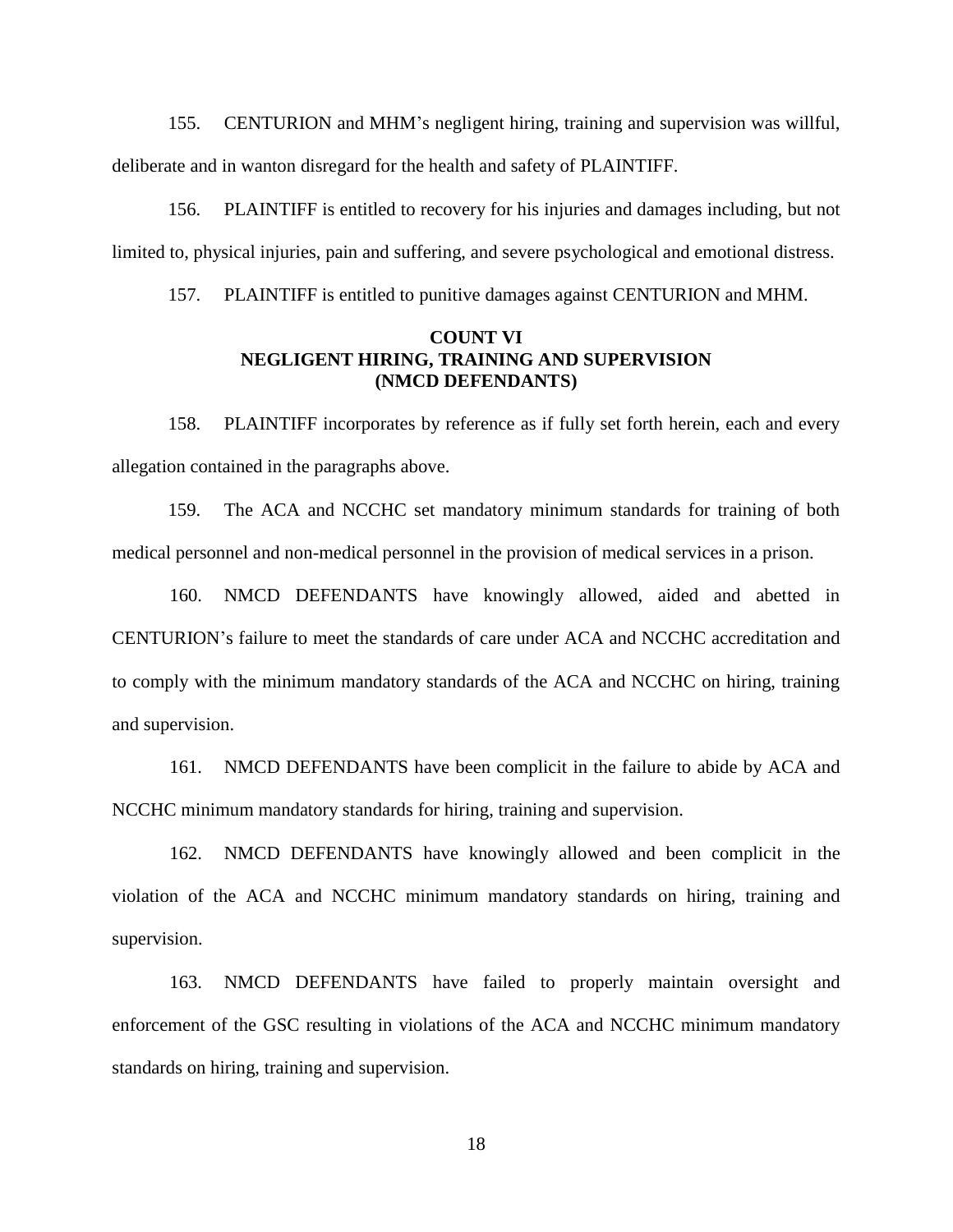164. As a result of the foregoing, PLAINTIFF suffered serious and permanent physical injuries, pain and suffering, and severe psychological and emotional distress, for which PLAINTIFF is entitled to damages.

#### **COUNT VII INTENTIONAL INFLICTION OF EMOTIONAL DISTRESS (CENTURION DEFENDANTS)**

165. PLAINTIFF incorporates by reference as if fully set forth herein, each and every allegation contained in the paragraphs above.

166. CENTURION DEFENDANTS intentionally denied PLAINTIFF proper and necessary medical care for his spinal infection.

167. CENTURION DEFENDANTS failed to take action to provide proper medical care despite numerous sick calls and/or grievances thereon.

168. The conduct of CENTURION DEFENDANTS was extreme, outrageous and intentional.

169. PLAINTIFF suffered severe emotional distress as a result of the conduct of Defendants.

170. As a result of the foregoing, PLAINTIFF has suffered serious and permanent physical injuries, pain and suffering, and severe psychological and emotional distress, for which PLAINTIFF is entitled to damages, including punitive damages.

## **COUNT VIII INTENTIONAL INFLICTION OF EMOTIONAL DISTRESS (NMCD DEFENDANTS**)

171. PLAINTIFF incorporates by reference as if fully set forth herein, each and every allegation contained in the paragraphs above.

172. NMCD DEFENDANTS failed to take corrective action against CENTURION despite clear knowledge of the reckless, wanton and willful refusal of CENTURION to provide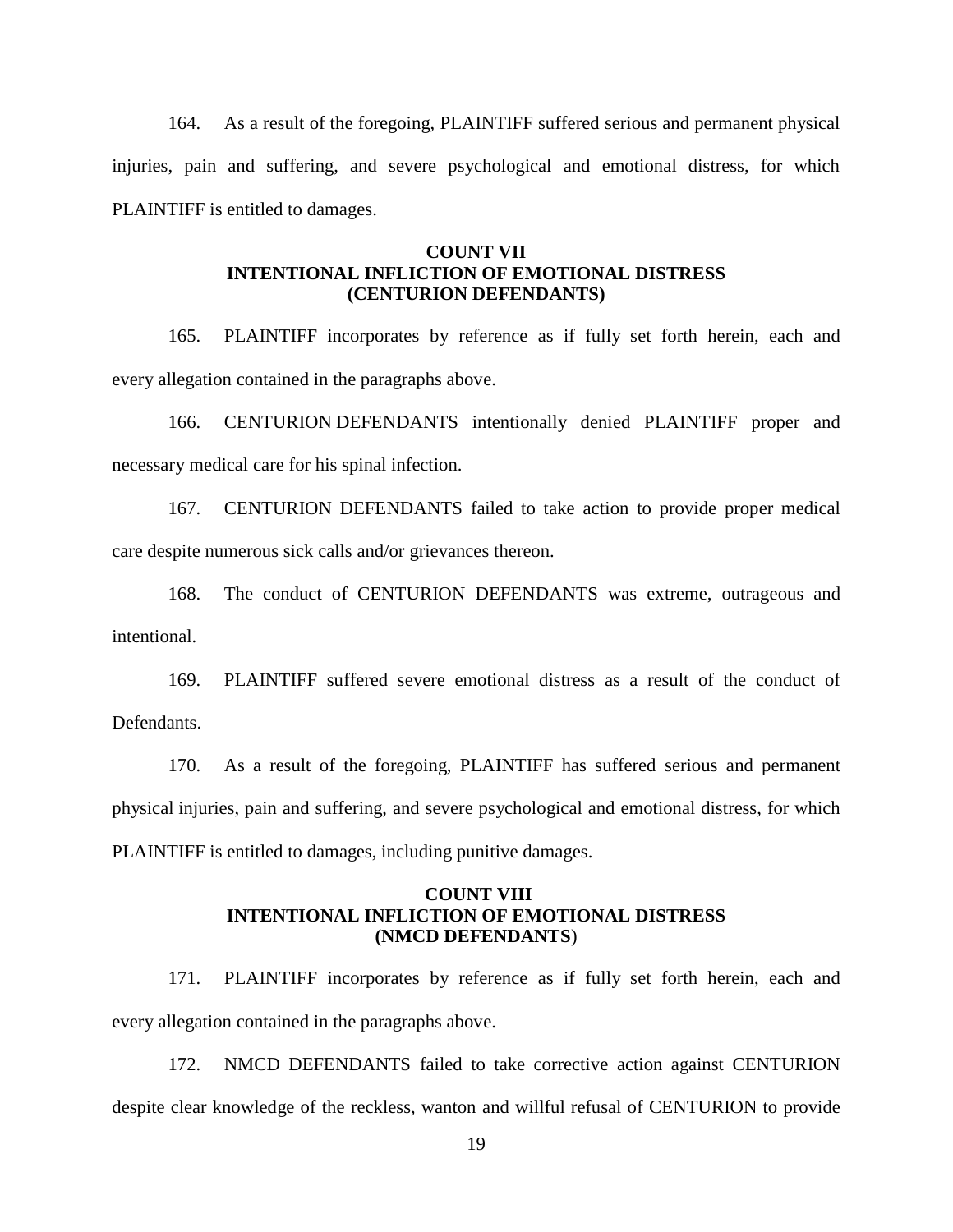necessary medical care to PLAINTIFF.

173. NMCD DEFENDANTS failed to properly and seriously consider medical grievances filed by PLAINTIFF.

174. NMCD DEFENDANTS denied said grievances despite clear evidence of the reckless, wanton and willful refusal of CENTURION to provide necessary medical care to PLAINTIFF.

175. NMCD DEFENDANTS routinely denied PLAINTIFF's grievances without due consideration of the grievances.

176. NMCD DEFENDANTS have, by their routine denial of PLAINTIFF's medical grievances without due consideration, established a *de facto* policy of automatic denial of PLAINTIFF's grievances.

177. The conduct of NMCD DEFENDANTS was extreme, outrageous and intentional.

178. PLAINTIFF suffered severe emotional distress as a result of the conduct of NMCD DEFENDANTS.

179. As a result of the foregoing, PLAINTIFF has suffered serious and permanent physical injuries, pain and suffering, and severe psychological and emotional distress, for which PLAINTIFF is entitled to damages.

#### **COUNT IX NEGLIGENCE** *PER SE* **(All Defendants)**

180. PLAINTIFF incorporates by reference as if fully set forth herein, each and every allegation contained in the paragraphs above.

181. NMSA § 33-2-1 states that "The corrections division [corrections department] shall adopt such rules concerning all prisoners committed to the penitentiary as shall best accomplish their confinement and rehabilitation."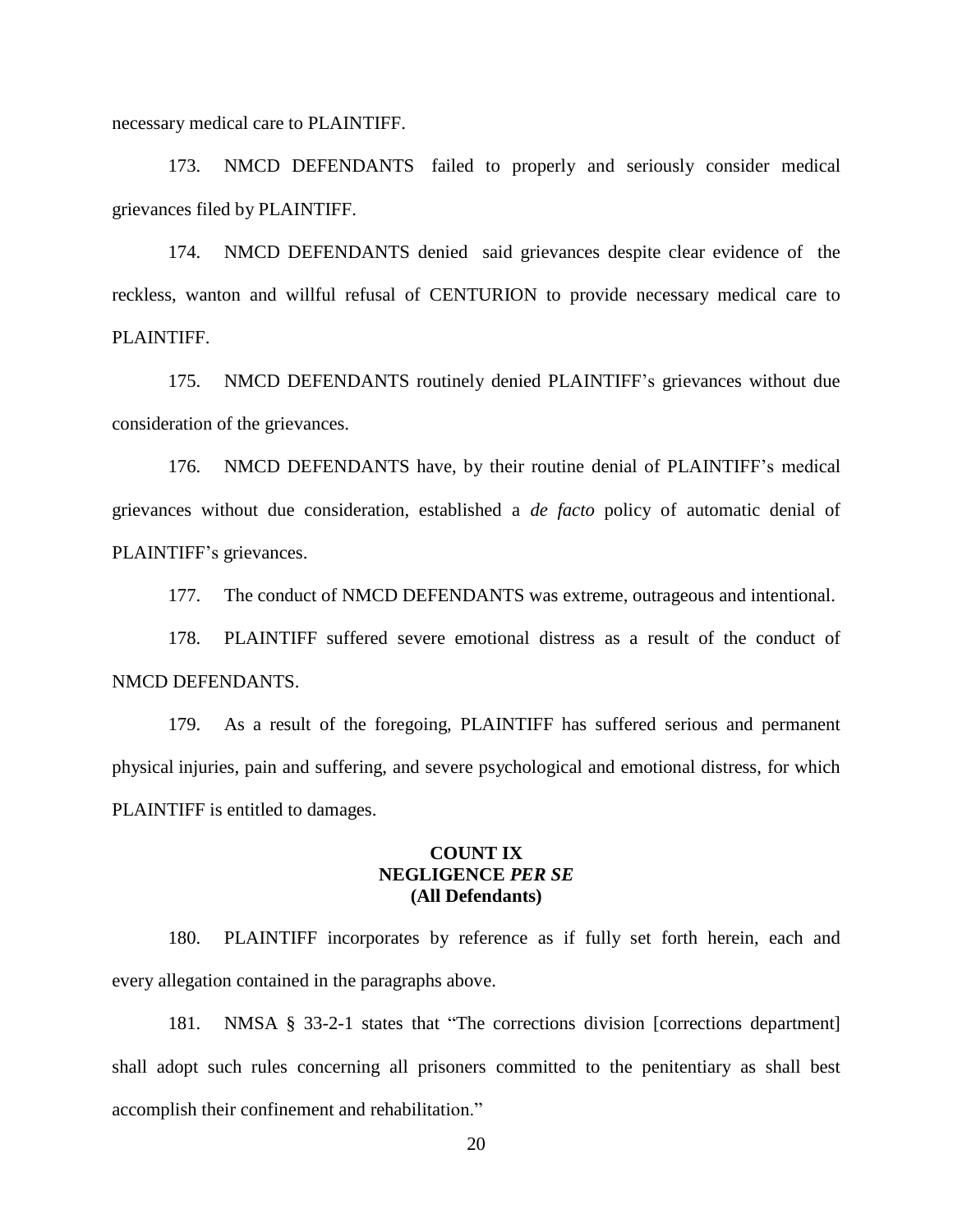182. By the terms of the GSC, ACA and NCCHC standards were to be adopted by NMCD and CENTURION in addition to internal NMCD regulations.

183. NMCD DEFENDANTS and CENTURION DEFENDANTS knowingly and willfully chose not to abide by the ACA or NCCHC standards of care for the medical services and facilities at NMCD correctional facilities.

184. CENTURION DEFENDANTS' multiple and persistent violations of mandatory medical care standards in the care of PLAINTIFF were willful, deliberate and in wanton disregard for the health and safety of PLAINTIFF for which punitive damages are appropriate.

# **COUNT X DUE PROCESS VIOLATIONS UNDER N.M. CONST. ART. II, § 18 (NMCD Defendants**)

185. PLAINTIFF incorporates by reference as if fully set forth herein, each and every allegation contained in the paragraphs above.

186. CENTURION DEFENDANTS deliberately interfered with PLAINTIFF's administrative remedies.

187. PLAINTIFF has due process rights under N.M. CONST. ART. II, § 18.

188. Said rights include the right to administrative remedies embodied in NMCD Policy

150500, which states in relevant part:

To establish an administrative means for the expression and/or the efficient and fair resolution of legitimate inmate grievances and provide for an appeal process; to provide a regularly available channel for hearing and resolving concerns of inmates; to provide a mechanism to help keep managers informed and better able to carry out the Department's mission; and to meet national standards.

189. In fact, inmates are forced to engage in the administrative grievance process under federal law prior to filing lawsuits against prisons and their administrators, employees, staff, contractors and other agents.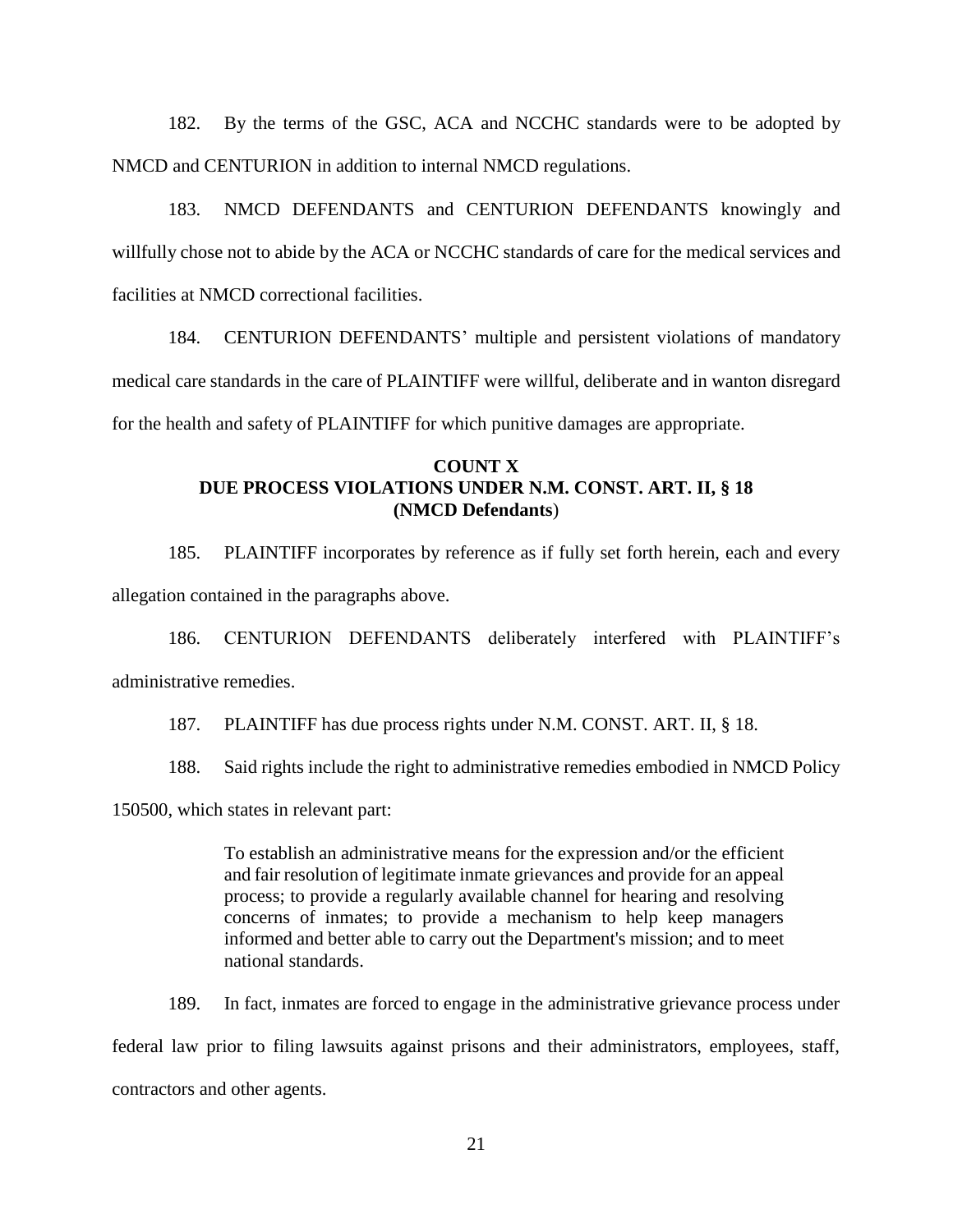190. NMCD DEFENDANTS deliberately interfered with PLAINTIFF's administrative remedies.

191. NMCD DEFENDANTS have exhibited a pattern of interference with the administrative grievance process.

192. NMCD DEFENDANTS have exhibited a pattern of routine denials of grievances when they are filed, acknowledged and ruled upon.

193. The interference with the grievance process violates PLAINTIFF's due process rights under N.M. CONST. ART. II, § 18

194. PLAINTIFF suffered, and continues to suffer, severe physical and emotional distress as a result of the conduct of NMCD DEFENDANTS.

195. PLAINTIFF is entitled to recovery for his injuries and damages including, but not limited to, physical injuries, pain and suffering, and severe psychological and emotional distress.

196. PLAINTIFF is entitled to punitive damages against CENTURION DEFENDANTS.

#### **COUNT XI**

#### **CRUEL AND UNUSUAL PUNISHMENT UNDER N.M. CONST. ART. II, § 13** (**NMCD DEFENDANTS and CENTURION DEFENDANTS)**

197. PLAINTIFF incorporates by reference as if fully set forth herein, each and every allegation contained in the paragraphs above.

198. The behavior of NMCD DEFENDANTS and CENTURION DEFENDANTS set forth in the statement of facts and the counts above constitute cruel and unusual punishment under N.M. CONST. ART. II, § 13.

199. PLAINTIFF suffered, and continues to suffer, severe physical and emotional distress as a result of the conduct of NMCD DEFENDANTS and CENTURION DEFENDANTS.

200. PLAINTIFF is entitled to recovery for his injuries and damages including, but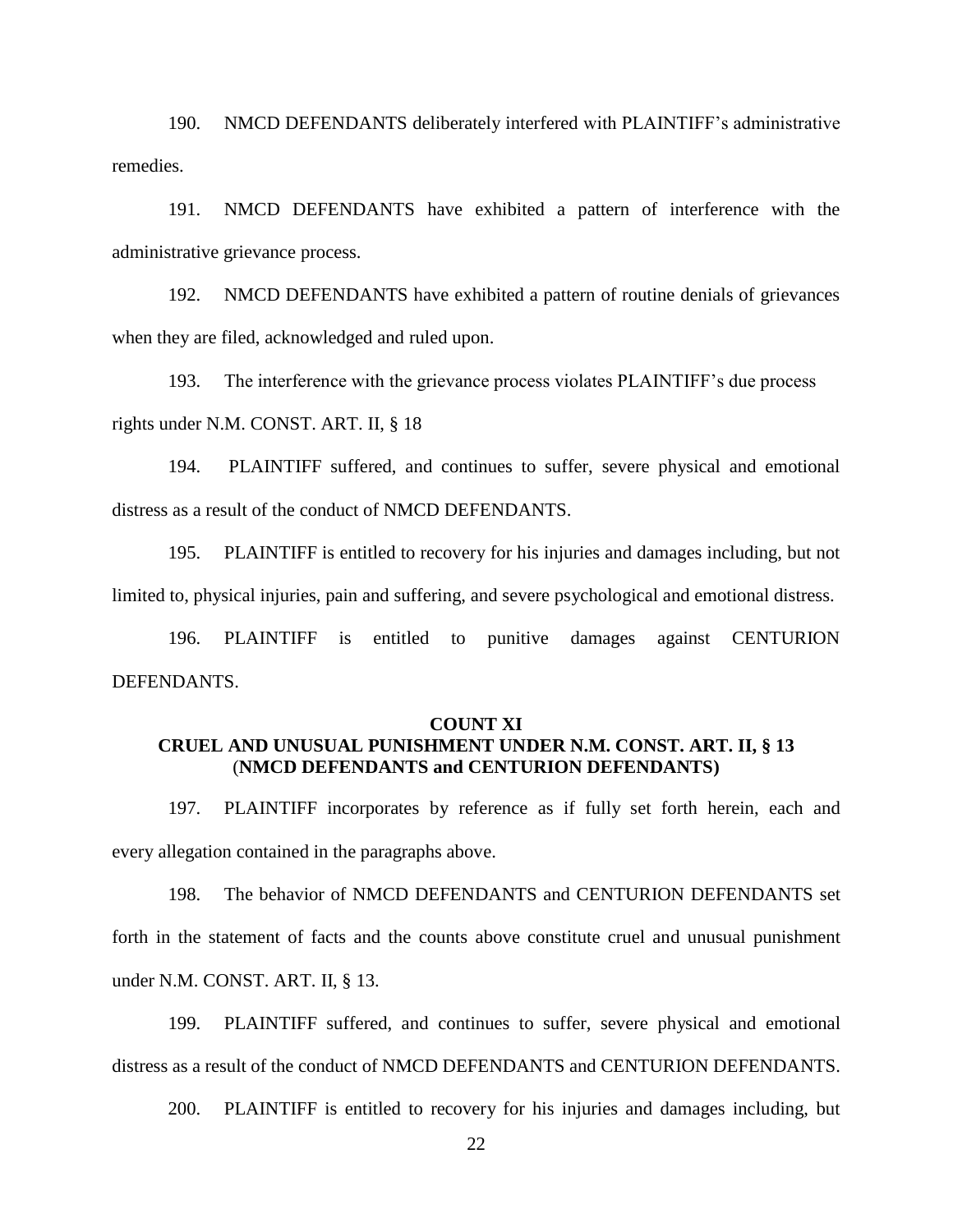not limited to, physical injuries, pain and suffering, and severe psychological and emotional distress.

201. PLAINTIFF is entitled to punitive damages against CENTURION DEFENDANTS.

# **COUNT XII CIVIL CONSPIRACY (NMCD DEFENDANTS and CENTURION DEFENDANTS)**

202. PLAINTIFF incorporates by reference as if fully set forth herein, each and every allegation contained in the paragraphs above.

203. The facts illustrated above show a conspiracy on the part of NMCD DEFENDANTS and CENTURION DEFENDANTS to deny PLAINTIFF necessary, proper and constitutionally minimal medical care under N.M. CONST. ART. II, § 13.

204. The facts illustrated above show a conspiracy on the part of NMCD DEFENDANTS and CENTURION DEFENDANTS to induce cruel and unusual punishment upon PLAINTIFF in violation of N.M. CONST. ART. II, § 13.

205. The facts illustrated above show a conspiracy on the part of NMCD DEFENDANTS and CENTURION DEFENDANTS to deny PLAINTIFF his due process rights under N.M. CONST. ART. II, § 18.

206. As a result of said conspiracy, PLAINTIFF suffered, and continues to suffer, severe physical and emotional distress as a result of the conduct of NMCD DEFENDANTS and CENTURION DEFENDANTS.

207. PLAINTIFF is entitled to recovery for his injuries and damages, including but not limited to, physical injuries, pain and suffering, and severe psychological and emotional distress.

208. PLAINTIFF is entitled to punitive damages against CENTURION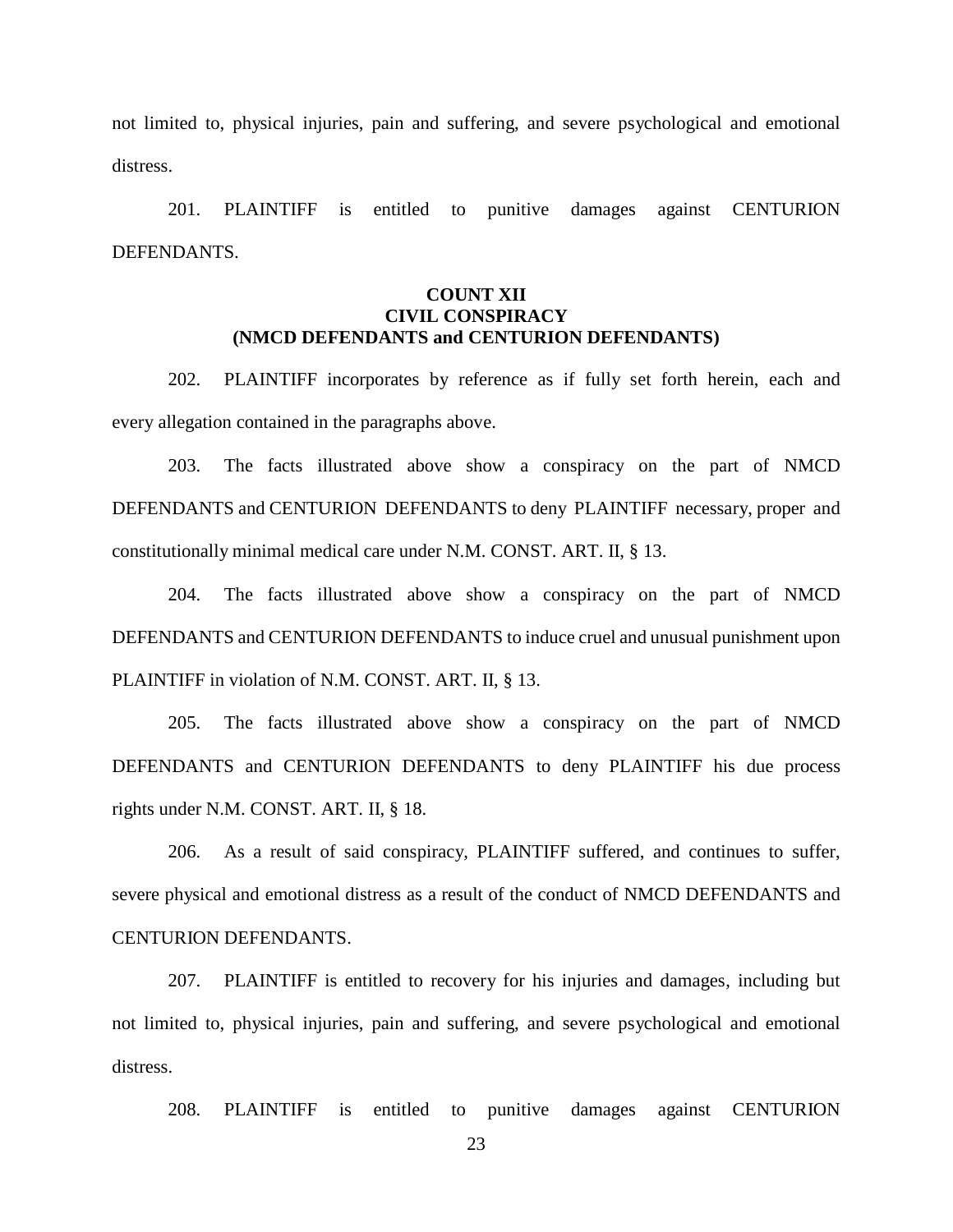# **COUNT XIII BREACH OF CONTRACT (CENTURION and NMCD)**

209. PLAINTIFF incorporates by reference as if fully set forth herein, each and every allegation contained in the paragraphs above.

210. NMCD has allowed CENTURION to breach the GSC on numerous occasions, by failing to provide proper behavioral health care to inmates.

211. As an inmate of NWNMCF, PLAINTIFF was a third-party beneficiary of the GSC.

212. As a direct and proximate result of the acts and omissions set forth herein, Centurion breached the GSC.

213. In breaching the GSC, CENTURION's actions were willful, malicious, wanton, or in reckless disregard for the safety and well-being of PLAINTIFF.

214. NMCD and CENTURION attempted to contract away third-party beneficiary status of NMCD inmates in furtherance of the afore-mentioned civil conspiracy to deny inmates, including PLAINTIFF, to constitutionally minimal health care.

215. As a direct and proximate result of this contractual breach by NMCD and CENTURION, PLAINTIFF suffered those damages set forth in this Complaint.

216. Additionally, PLAINTIFF is entitled to damages for breach of contract as a thirdparty beneficiary of the GSC.

#### **COUNT XIV** *RESPONDEAT SUPERIOR* **AND AGENCY (CENTURION DEFENDANTS and MHM DEFENDANTS)**

217. PLAINTIFF incorporates by reference as if fully set forth herein, each and every allegation contained in the paragraphs above.

218. CENTURION is responsible to PLAINTIFF under the doctrine of *respondeat*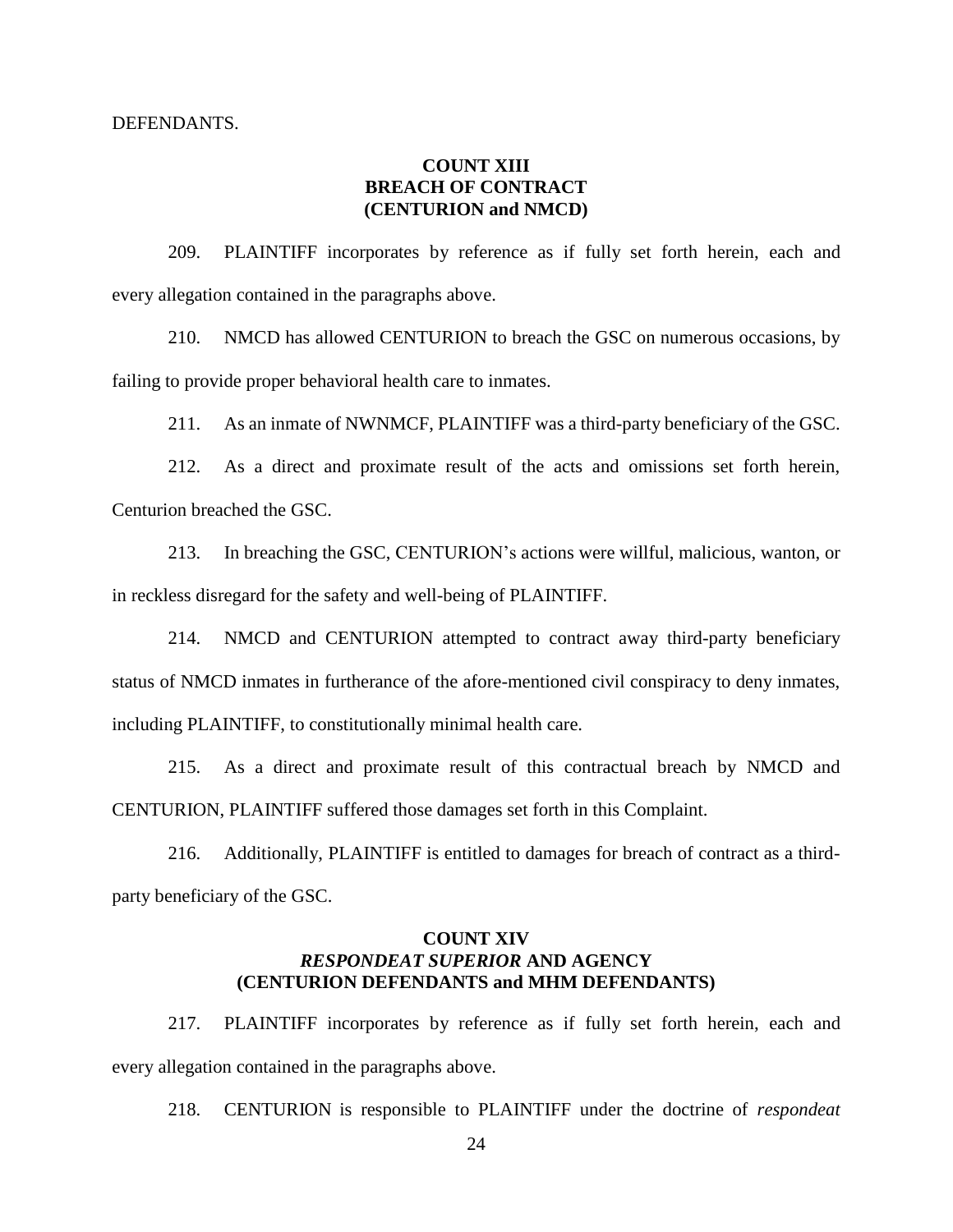*superior* for the conduct of its employees, staff and agents.

219. CENTURION is responsible to PLAINTIFF under the doctrine of agency for the conduct of its employees, staff and agents.

## **COUNT XV** *RESPONDEAT SUPERIOR* **AND AGENCY (NMCD)**

220. PLAINTIFF incorporates by reference as if fully set forth herein, each and every allegation contained in the paragraphs above.

221. NMCD is responsible to PLAINTIFF under the doctrine of *respondeat superior* for the conduct of its employees, staff and agents.

222. NMCD is responsible to PLAINTIFF under the doctrine of agency for the conduct of its employees, staff and agents.

# **COUNT XVI** *RES IPSA LOQUITUR* **(All Defendants)**

223. PLAINTIFF incorporates by reference as if fully set forth herein, each and every allegation contained in the paragraphs above.

224. The injuries and damages suffered by PLAINTIFF were proximately caused by wanton, willful and reckless actions and inactions CENTURION DEFENDANTS and NMCD DEFENDANTS.

225. It was CENTURION's responsibility to manage and control their medical staff and the care and treatment of PLAINTIFF.

226. It was NMCD DEFENDANTS' duty to ensure that CENTURION DEFENDANTS provided constitutionally adequate medical care to PLAINTIFF.

227. The events causing the injuries and damages to PLAINTIFF were of a kind which would not ordinarily occur in the absence of negligence on the part of CENTURION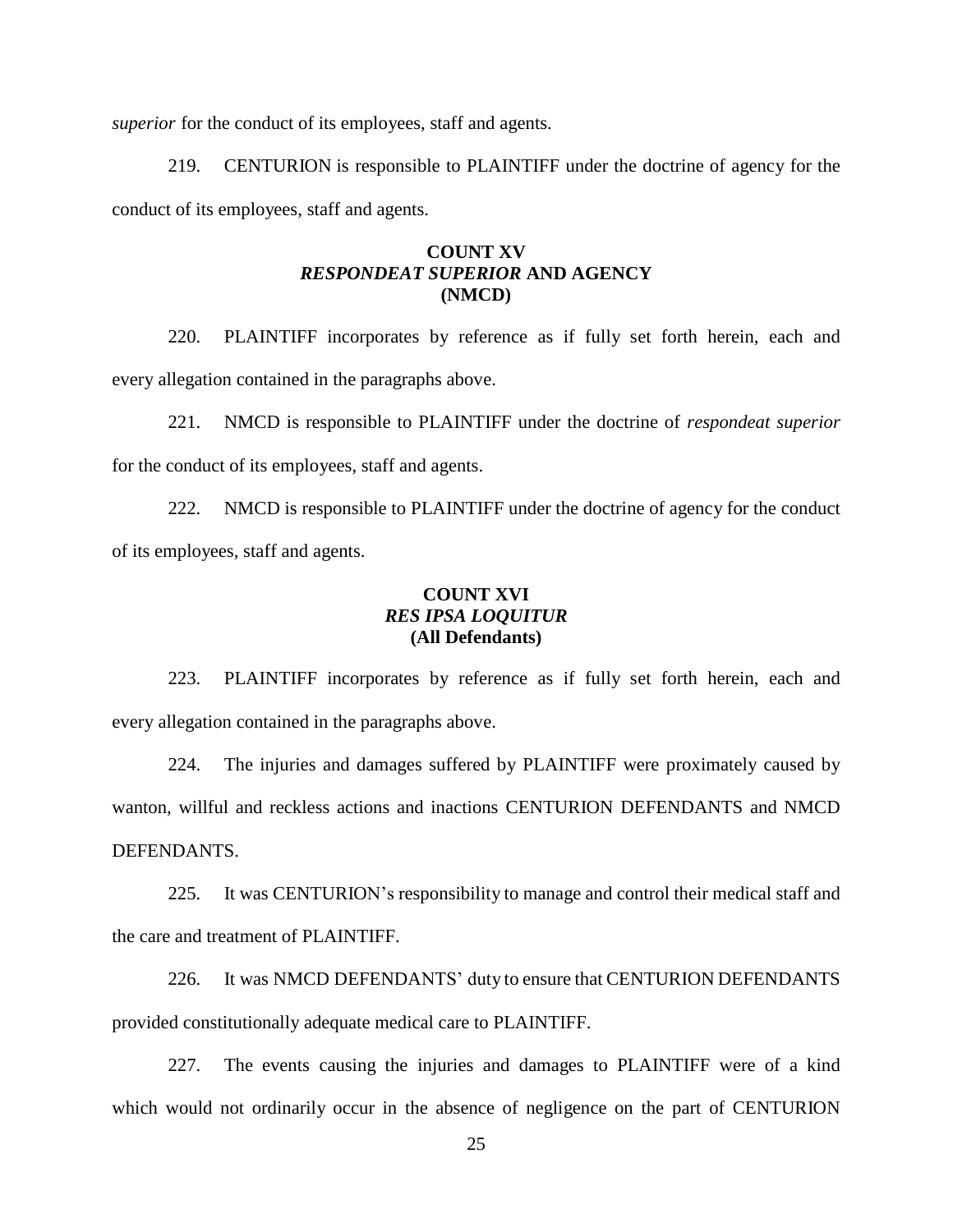#### DEFENDANTS and NMCD DEFENDANTS.

228. The doctrine of *res ipsa loquitur* is applicable as a theory of negligence, causation and damages in this case and appropriately pled herein.

229. PLAINTIFF is entitled to recovery for his injuries and damages, including but not limited to, physical injuries, pain and suffering, and severe psychological and emotional distress.

230. PLAINTIFF is entitled to punitive damages against CENTURION and MHM DEFENDANTS.

# **COUNT XVII PUNITIVE DAMAGES (CENTURION DEFENDANTS and MHM DEFENDANTS)**

231. PLAINTIFF incorporates by reference as if fully set forth herein, each and every allegation contained in the paragraphs above.

232. The acts and omissions complained of in the causes of action stated above, upon information and belief, are believed to be of such an egregious nature, in reckless, wanton, willful and total disregard to the rights of PLAINTIFF, that in addition to the actual damages ascertained and demonstrated by a preponderance of the evidence, that punitive damages or exemplary damages to punish and deter these types of acts and omissions from occurring in the future, may well be appropriate.

**WHEREFORE**, PLAINTIFF requests judgment as follows:

A. Compensatory damages against all Defendants, jointly and severally, in an amount to be determined by this Court as adequate for pain, suffering, and injuries to PLAINTIFF, Jerry Sisneros;

B. Compensatory damages against all Defendants, jointly and severally, in an amount to be determined by this Court as adequate for NMCD DEFENDANTS and CENTURION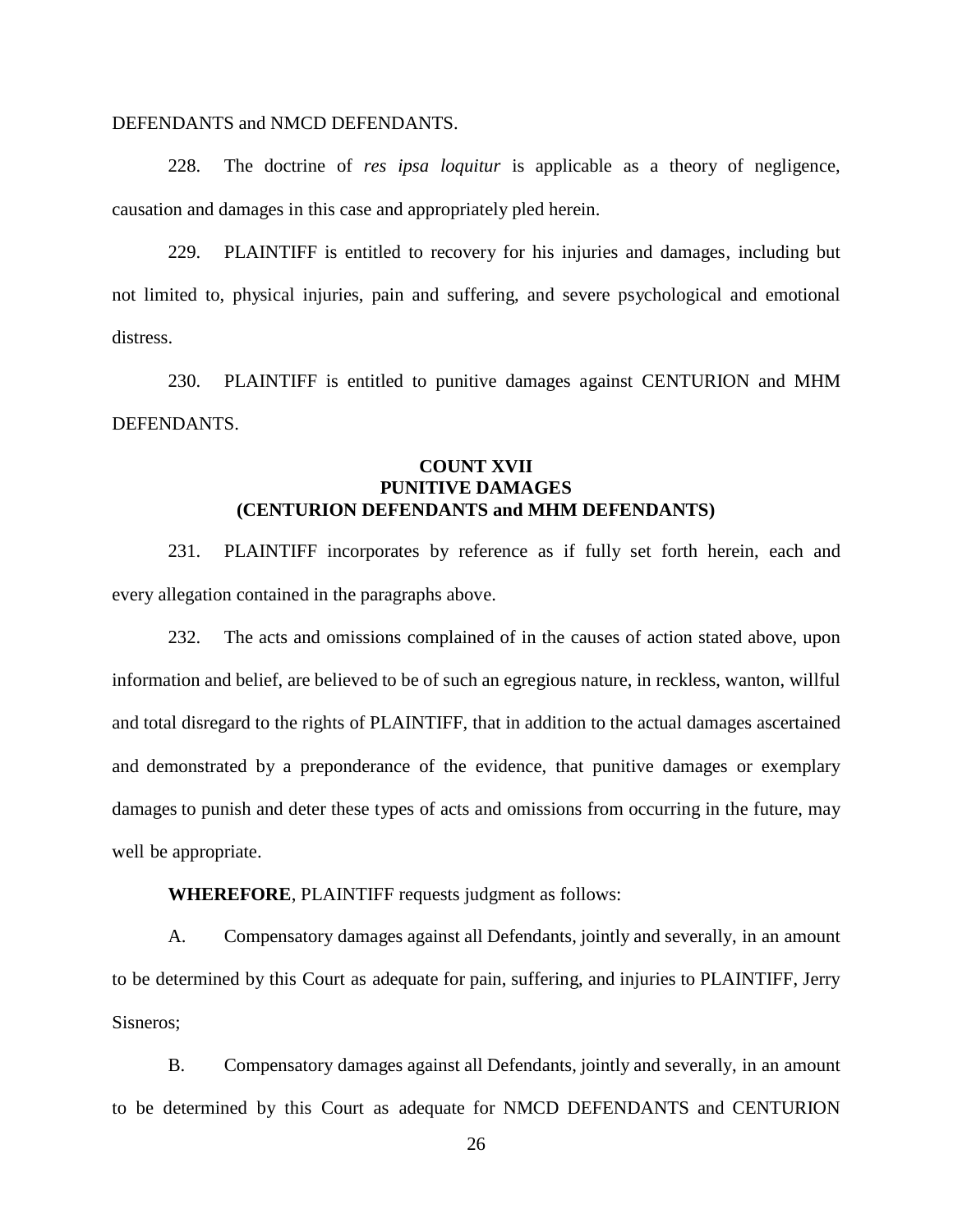DEFENDANTS' intentional infliction of emotional distress;

C. Punitive damages in an undetermined amount against CENTURION DEFENDANTS and MHM DEFENDANTS;

D. Costs incurred by PLAINTIFF, including pre-judgment and post-judgment interest; and

E. Such other and further relief as the Court deems just and proper.

COLLINS & COLLINS, P.C.

# */s/ Parrish Collins*

Parrish Collins P. O. Box 506 Albuquerque, NM 87103 (505) 242-5958 [parrish@collinsattorneys.com](mailto:parrish@collinsattorneys.com) *Attorneys for Plaintiff*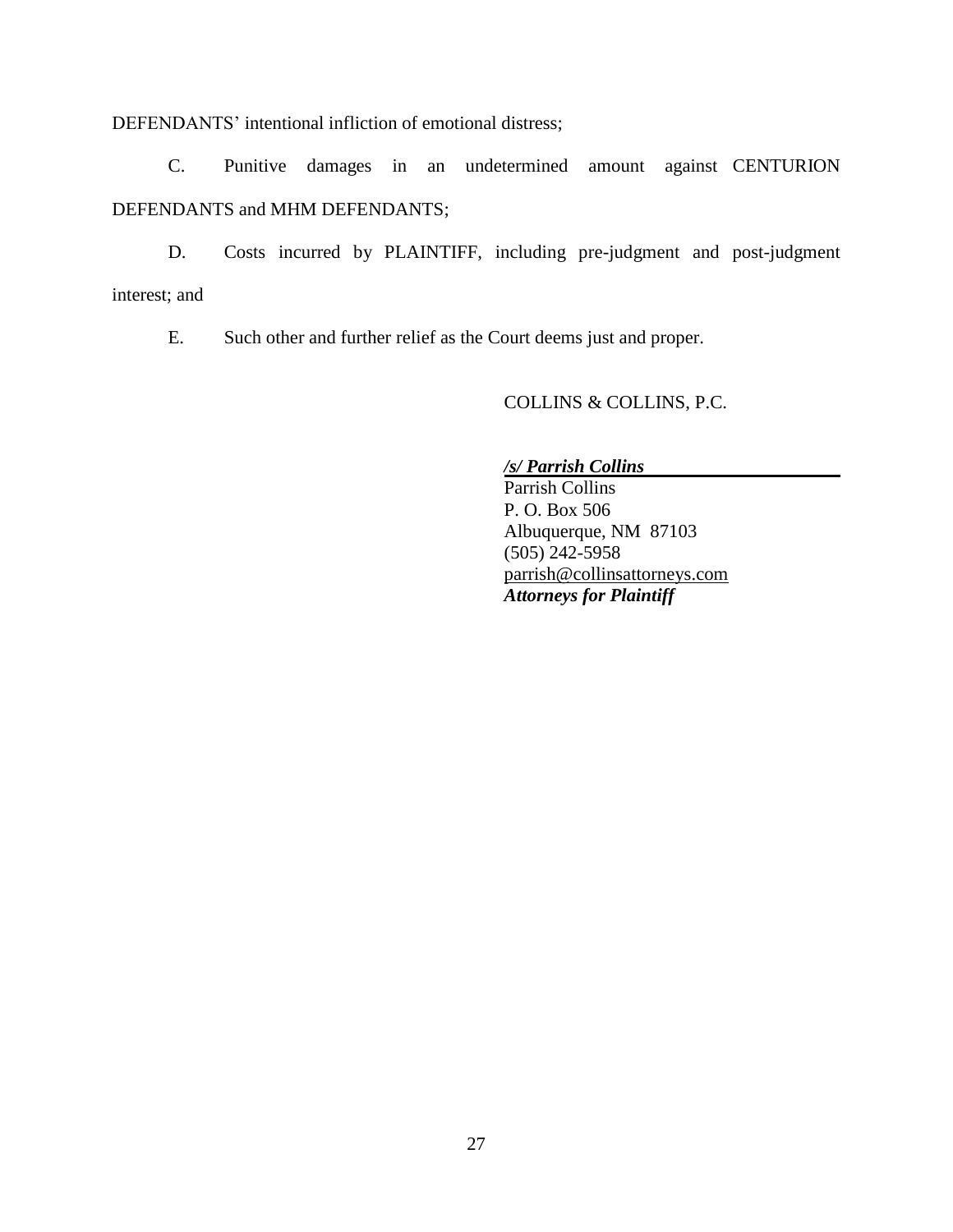# **STATE OF NEW MEXICO COUNTY OF SANTA FE FIRST JUDICIAL DISTRICT COURT**

#### **GEORGE PARRA.**

#### **Plaintiff.**

VS.

Cause No.: D-101-CV-2018-01188

# **CENTURION CORRECTIONAL** HEALTHCARE OF NEW MEXICO, LLC, BARRY J. BEAVEN, M.D., NURSE LINDSEY SELVA, and JOHN DOES 1-10 (employees, staff and agents of Centurion),

#### Defendants.

# **AFFIDAVIT OF KIMBERLY RODGERS**

Kimberly Rodgers, first being duly sworn, upon her oath, deposes and states as follows:

 $\mathbf{1}$ I am over the age of 18, of sound mind, have personal knowledge of the matters contained in this affidavit, and if called as a witness, I would and could testify competently thereto.

 $2.$ I am Director of Employee Relations for Defendant Centurion Correctional Healthcare of New Mexico, LLC ("Centurion").

 $3.$ I am qualified to determine the authenticity of human resources records of Centurion.

4. MHM Health Professionals, Inc., is a staffing company that provides employees to Centurion, pursuant to a staffing agreement, attached hereto as Exh. A. MHM Health Professionals and Centurion are subsidiaries of the same parent corporation: MHM Services, Inc.

5. I certify that the letter from MHM Health Professionals, Inc. ("MHMHP") to Barry Beaven, M.D., dated June 16, 2016, and attached hereto as Exh. B, is an authentic copy of this letter, and that this letter was kept in the regular course of business of Centurion.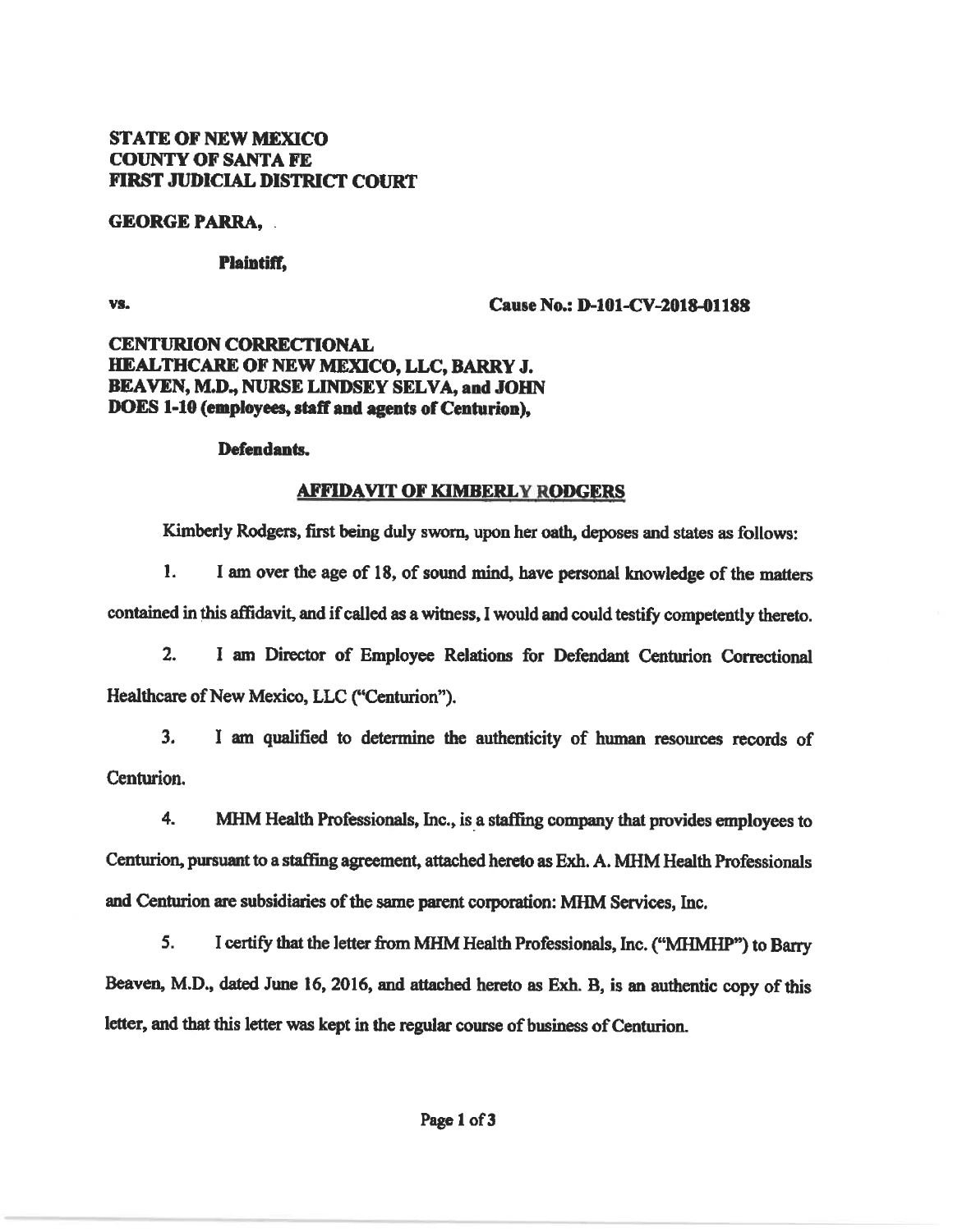I certify that the letter attached as Exh. B was an offer of employment from 6. MHMHP, to Dr. Beaven, and that Dr. Beaven signed this letter, and thereby accepted this offer. creating a contractual relationship between MHMHP and Dr. Beaven. The sole purpose of this contractual relationship was to provide a physician/site medical director to Centurion, which Centurion needed for the purpose of compliance with its contract with the New Mexico Department of Corrections.

7. I certify that the letter from MHMHP to Lindsey Selva, dated June 8, 2016, and attached hereto as Exh. C, is an authentic copy of this letter, and that this letter was kept in the regular course of the business of Centurion.

8. I certify that the letter attached as Exh. C was an offer of employment from MHMHP to Ms. Selva, and that Ms. Selva signed this letter, and thereby accepted this offer, creating a contractual relationship between MHMHP and Ms. Selva. The sole purpose of this contractual relationship was to provide a licensed practical nurse to Centurion, which Centurion needed for the purpose of compliance with its contract with the New Mexico Department of Corrections.

 $9<sub>1</sub>$ I certify that the contractual relationship between MHMHP and Dr. Beaven, and the contractual relationship between MHMHP and Ms. Selva, were both in effect on October 1. 2017, and continued past April 30, 2018, at which point Plaintiff George Parra was no longer incarcerated at Central New Mexico Correctional Facility. Throughout this time period, the sole purpose of these contractual agreements was the provision of medical professionals to Centurion, so that Centurion could comply with its contractual obligations to the New Mexico Department of Corrections.

Further, Affiant sayeth naught.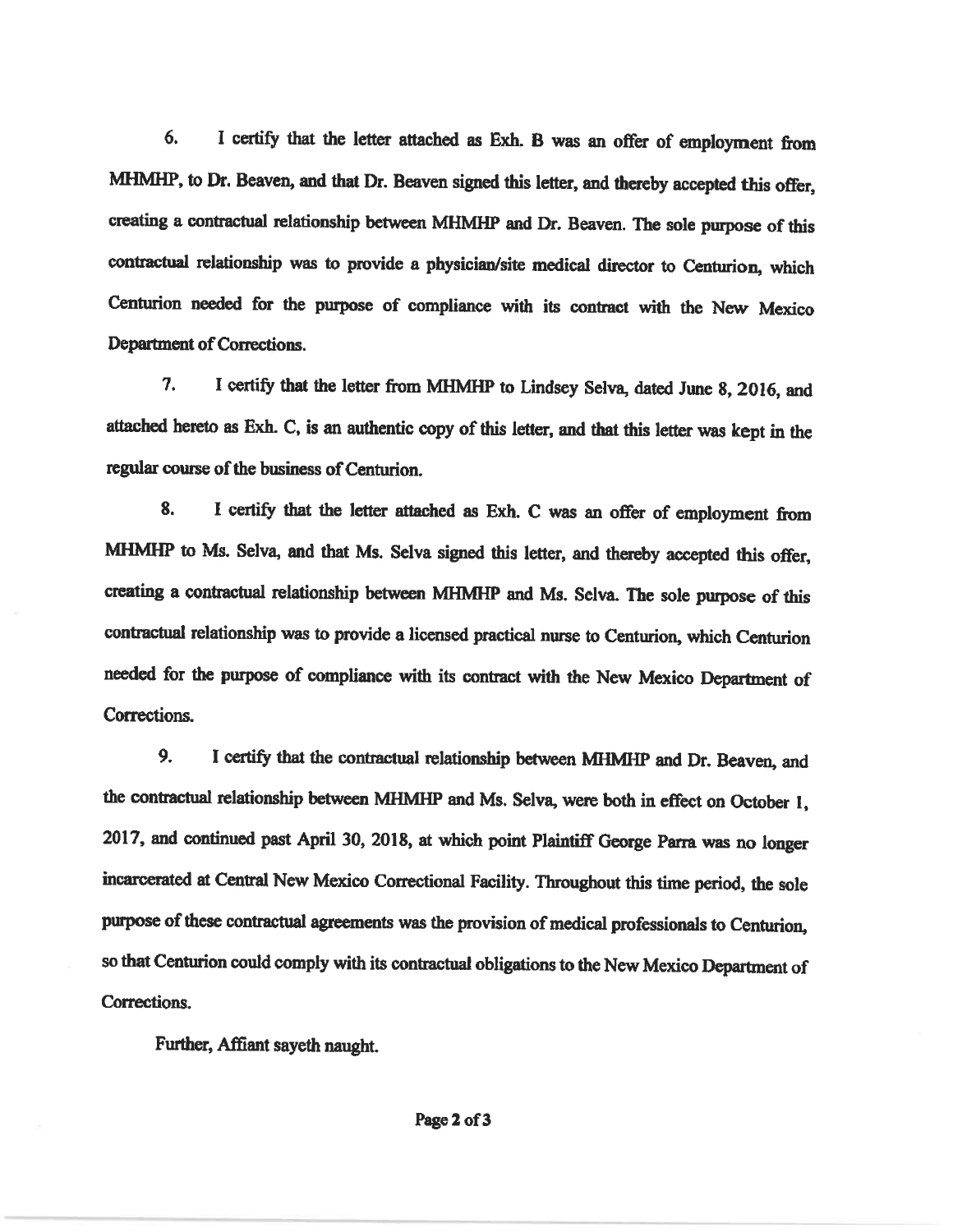$\omega$ 

**STATE OF VIRGINIA**  $\mathcal{Y}$ ) ss. **COUNTY OF FAIREAX**  $\mathcal{Y}$ Lochour SUBSCRIBED AND SWORN TO before me this  $\mathcal C$ day of January, 2019, by Kimberly Rodgers. **NOTARY PUB** My commission expires:  $02/28$   $202$ C ERICH CHARLES SHORES NOTARY PUBLIC-7338560 COMMONWEALTH OF VIRGINIA MY COMMISSION EXPIRES FEBRUARY 28, 2022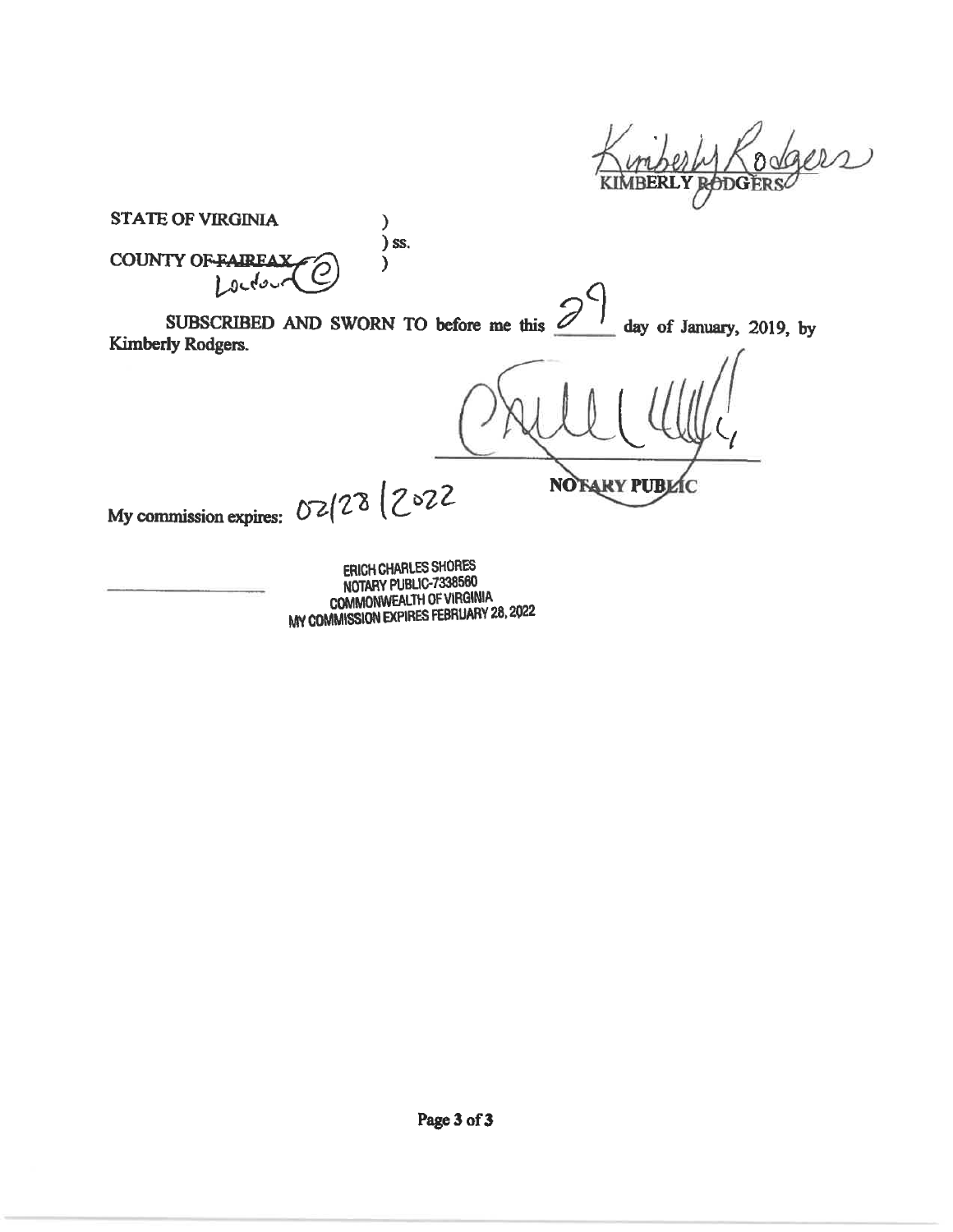# **HEALTH SERVICES ADDENDUM**

# BETWEEN MHM HEALTH PROFESSIONALS, INC. AND

#### CENTURION CORRECTIONAL HEALTHCARE OF NEW MEXICO, LLC

- 1. Agreement to be Bound. The undersigned Centurion Correctional Healthcare of New Mexico, LLC ("Centurion of NM"), a Centurion Operating Subsidiary, hereby agrees, effective as of the date hereof, to become a party to that certain Staffing Services Agreement, dated as of June 26, 2013, by and among MHM, MHM Health Professionals, Inc. ("MHM Staffing"), Centurion, and CGI (the "Staffing Agreement"), for all purposes of the Staffing Agreement.
- 2. Services. MHM Staffing hereby agrees to provide the Health Services to Centurion of NM under the terms of the Staffing Agreement. Centurion of NM shall resell the services of MHM Staffing to the appropriate New Mexico correctional authority or authorities.
- 3. Fees. Unless this Health Services Addendum is terminated pursuant to Section 3.2 of the Staffing Agreement, as compensation for the Services provided by MHM Staffing to Centurion of NM, Centurion of NM agrees to pay MHM Staffing. in accordance with Section 2.4 of the Staffing Agreement, the sums of: \$343,000 (Three Hundred and Forty-Three Thousand Dollars and No Cents) for the contract period commencing on June 1, 2016 and terminating on May 31, 2017; \$358,000 (Three Hundred and Fifty-Eight Thousand Dollars and No Cents) for the contract period commencing on June 1, 2017 and terminating on May 31, 2018; \$370,000 (Three Hundred and Seventy Thousand Dollars and No Cents) for the contract period commencing on June 1, 2018 and terminating on May 31, 2019; and \$383,000 (Three Hundred and Eighty-Three Thousand Dollars and No Cents) for the contract period commencing on June 1, 2019 and terminating on May 31, 2020.
- 4. Subcontractors. Centurion of NM hereby provides its prior written approval to MHM Staffing for the hiring or engaging of one or more subcontractors to perform the following types of Services: CQI; specialty provider care; medical, mental health or dental provider care; and other positions that, from time to time, MHM Staffing is unable to staff with employees.
- 5. Wiring Information. All payments required by the Staffing Agreement and this Health Services Addendum shall be paid by wire transfer to MHM Staffing.
- 6. Defined Terms. Capitalized terms used but not defined herein shall have the respective meanings ascribed to such terms in the Staffing Agreement.

|                      | <b>EXHIBIT</b> |  |
|----------------------|----------------|--|
| tabbles <sup>®</sup> |                |  |
|                      |                |  |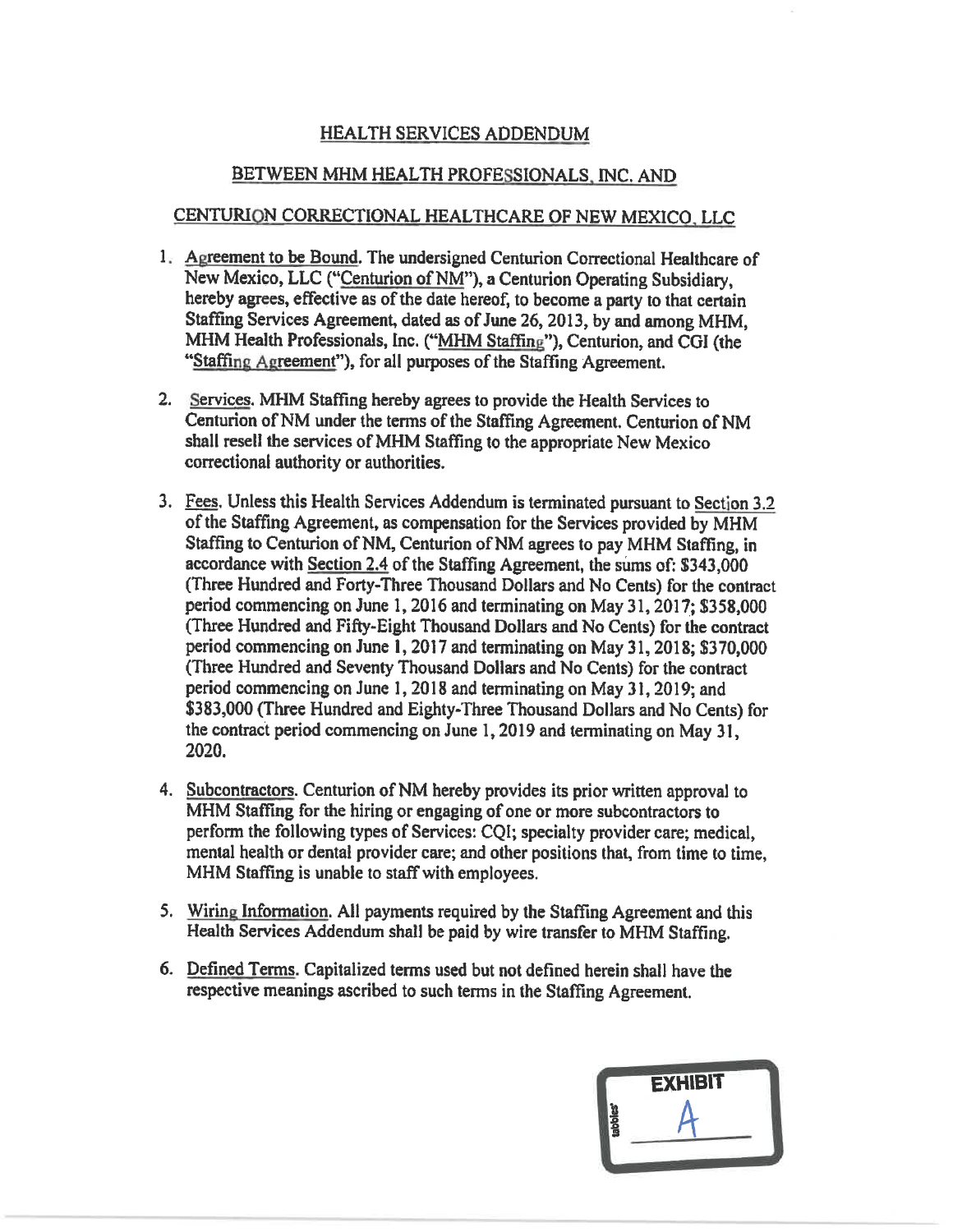IN WITNESS WHEREOF, the Parties have duly executed this Agreement as of this  $222$  day of June, 2016.

> **CENTURION OPERATING SUBSIDIARY:**

CENTURION CORRECTIONAL HEALTHCARE OF NEW MEXICO, LLC

Name. Tasin Harrold<br>Title: Cheir, Beard & Managers By:

Address for notices:

1447 Peachtree Street, N.E. Suite 500 Atlanta, GA 30309

**ACCEPTED:** MHM HEALTH PROFESSIONALS, INC.  $By:$ 

Name: Michael Pinkert **Title: Chief Executive Officer**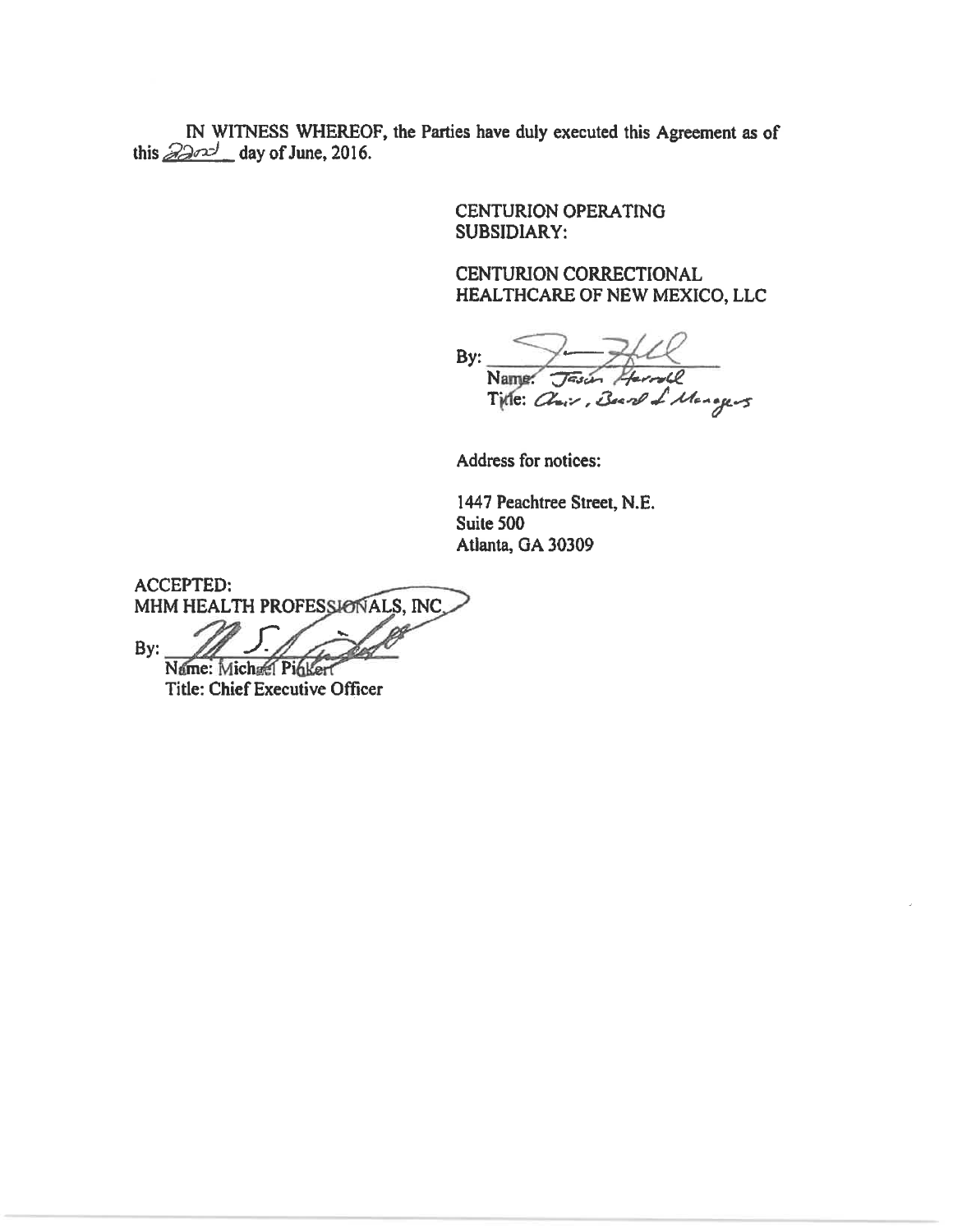

June 16, 2016

Barry Beaven, MD 660 Carissa Court Los Lunas, NM

Dear Dr. Beaven.

MHM Health Professionals, a wholly owned subsidiary of MHM Services, Inc. ("MHM"), is pleased to confirm your employment in a full-time position as a Physician/Site Medical Director within the Centurion Correctional Healthcare of New Mexico, LLC contract. This is an exempt position and details are explained as follows:

#### **INCORPORATION OF OTHER DOCUMENTS**

This letter specifically incorporates and adopts all of the terms contained in the Employee Handbook and Code of Business Conduct ("Handbook") as if same were fully set forth herein. In the event of a conflict of any of the terms of this letter and the Handbook, the terms of the Handbook shall govern.

#### **DATE OF EMPLOYMENT**

Your per diem employment as a Physician with MHM starts on June 1, 2016 and employment is contingent upon successful verification of licensure requirements as applicable and successful NPDB (National Practitioner Data Bank) check. Your full-time employment as Site Medical Director with MHM starts on July 10, 2016. Please note that, if required for your position, you will be expected to present an unexpired CPR certification and tuberculin screening on the first day of work. Please be advised that many facilities may not allow you to start working until you have presented both the CPR certification and the tuberculin screening.

As part of your employment process with MHM, your cooperation with our professional credentialing process is required. MHM has engaged Credentialing Tracks, Inc., a nationally certified firm, to conduct the licensure verification. Enclosed with this letter is a supplemental application, which you must complete and submit as soon as possible, in order to begin the credentialing process. There is no cost to you for this process and all information gathered is held in strict confidence. Your prompt cooperation with this process is critical. Your supplemental application form is to be completed and emailed to welcome@CenturionNM.com or faxed to 800-531-6549.

#### **SALARY**

You will be paid at an hourly rate of \$113.00, paid on a bi-weekly basis, less appropriate deductions and withholdings.

#### **CHANGE OF EMPLOYMENT STATUS**

Effective July 10, 2016, your position will change to Site Medical Director. You will be paid at an hourly rate of \$113.00, less appropriate deductions and withholdings, and you will be expected to work 40 hours per week.

#### **ON CALL COVERAGE**

You will be paid \$600 per month for on call coverage.

#### **PAY INFORMATION**

MHM pays all of its employees electronically. You will have an opportunity to complete all payroll related forms through the online Onboarding process.

Additionally, MHM does not mail pay statements as employees can access pay statements online through ADP iPay. Upon your first pay date, you will be able to register and your iPay pay statement will be available for you to view and print 24 hours a day, 7 days a week through ADP iPay's secure internet site.

#### **BENEFITS**

In accordance with Company policy, you are eligible to participate in our employee benefit program on the first of the month following your date of change to full-time status. MHM's benefits program includes Medical, Dental, and Vision Insurance, along with Flexible Spending Accounts (FSA), Basic Life and Accidental Death and Dismemberment (AD&D), and Voluntary Supplemental Life Insurance. Both Short-Term Disability (company-paid) and voluntary Long-Term Disability Insurance, if elected, take effect the first of the month after six months of continuous service with MHM. To find out more about our benefits program and to plan your elections, please see the Benefits Roadmap included in your welcome email.

Detailed benefits information and instructions on how to enroll online will be emailed prior to your start date. You will have 31 days from your date of change to full-time status to enroll online. Failure to do so will result in you only being covered for company-paid Basic Life insurance and Short-Term Disability. If you have any questions about our program, please contact the Benefits Department by calling 800-416-3649 or by email at <u>Benefits@mhm-services.com</u>.

| <b>EXHIBIT</b> |
|----------------|
|                |
|                |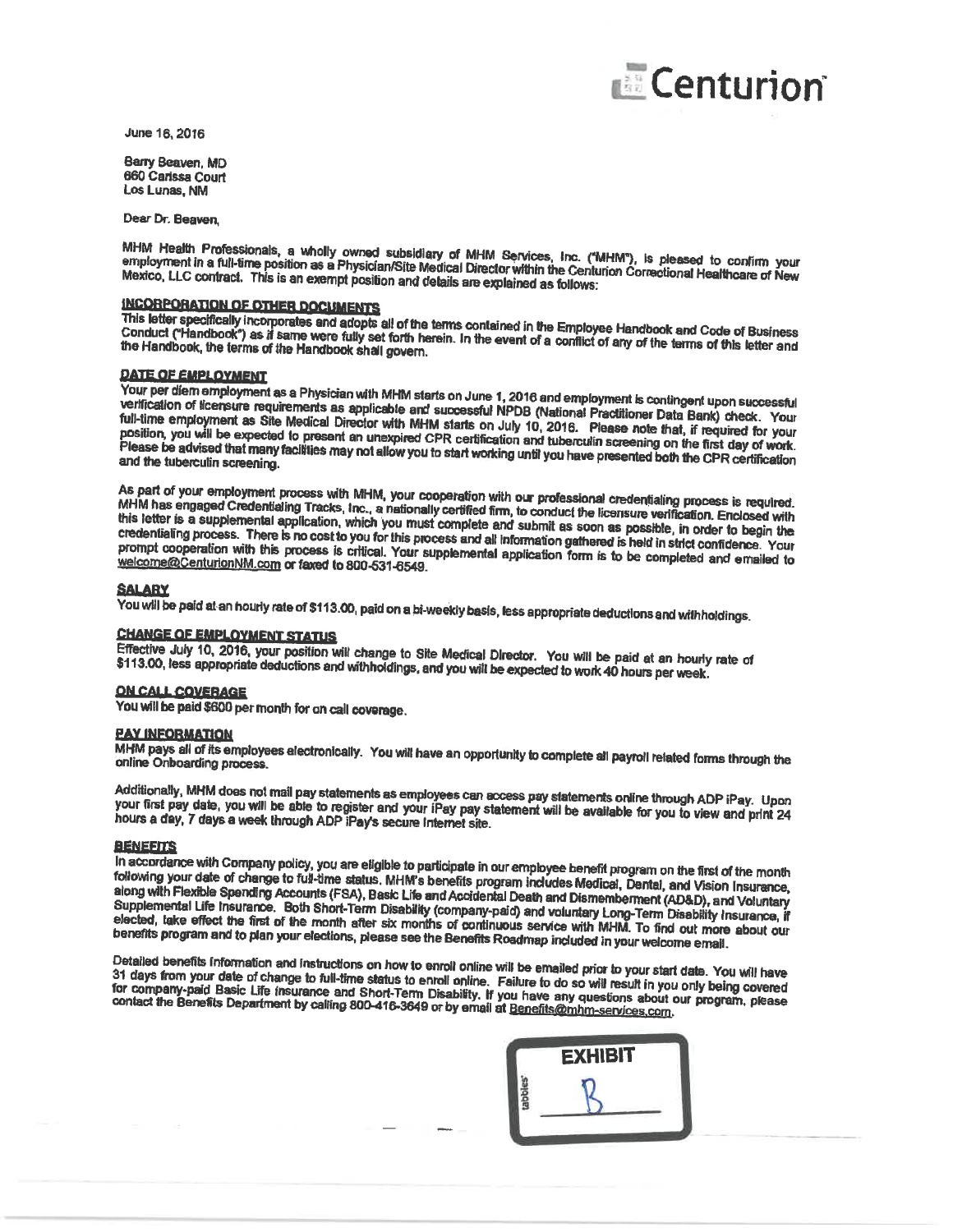

#### **PAID DAYS OFF and COMPANY PAID HOLIDAYS**

Effective July 10, 2016, you will be eligible for 20 Paid Days Off (PDO) (which is a combination of vacation and sick leave) per year and eight (8) paid Company holidays. You will begin accruing PDO at a rate of 6.15 hours per pay period on your first day of employment. Typically, you will not be eligible to use PDO until you have successfully completed 90 days of continuous employment. However, if you have pre-arranged time off during the first 90 days of employment with MNM. please contact your Supervisor as early as possible to discuss your options.

#### **401(k) EMPLOYEE SAVINGS PLAN**

You will be eligible to participate in the company's 401(k) Savings Plan, administered by Transamerica Rethrement Solutions, as of July 10, 2018. You can contribute up to 75% of pay on a pre-tax and/or a post-tax basis. Company matching of your savings will begin on the first (1<sup>st</sup>) of the month following your enrollment in the plan. A detailed description of the plan and enrollment materials will be sent to your home once your employment begins. If you wish, you may also roll over your 401(k) account balance from any previous employer into the MHM Plan.

#### **TIMEKEEPING**

MHM requires you to accurately report all hours worked. By using an electronic timekeeping system, MHM ensures that<br>your time will be accurately recorded and calculated to company and contract policies, resulting in fairne MHM also uses this system as a means of financial reporting and analysis. You will receive instructions on how to use the system prior to your first day of employment.

AT WILL EMPLOYMENT<br>Your employment is on an at-will basis, which means you have the right to terminate your employment at any time for any reason, and we have that same right. This is a legal qualification, and is in no way meant to diminish your value to the company and the quality of services we anticipate you will provide. It is important, however, that you understand no inference as to employment for any specific period of time is to be drawn from the fact that at times this letter and other employmentrelated materials may refer to certain compensation or benefits on an annualized basis. You are expected to comply with all MHM internal policies and procedures as well as any of our client's policies and procedures which may be applicable to you, which may be amended from time to time. Finally, you understand that as a requirement of working on this Centurion program, you are required to obtain and maintain facility access privileges at the correctional facility to which you are assigned, which is granted and may be revoked by the client in its sole discretion. In addition, you understand that, because of Centurion's status as a contractor to the client, you serve at the pleasure of the client who may also, with or without reason, request that you be removed from the program. Loss of access privileges or requests for your removal from the program by the client will result in termination of your employment with MHM.

#### **MEDICAL MALPRACTICE INSURANCE**

MHM will provide medical matpractice coverage at MHM's expanse upon receipt of your employment supplemental application form, fully completed and signed. The coverage will apply to services rendered during your employment with MHM even if a claim is filed after your termination.

#### **ACKNOWLEDGEMENT and AGREEMENTS**

Your signature acknowledges that you have been informed of the terms and conditions of your employment with MHM. Please return via e-mail to welcome@CenturlonNM.com or fax to 800-531-6549 by June 22, 2016.

We are very excited that you are joining our team. We believe you can make a significant contribution to the success of Centurion.

Sincerely.

**Wynter Evans HR Administrator** 

**READ and ACCEPTED:** 

 $\frac{S}{D}$  Date  $\frac{V}{1-\frac{1}{2}S^{2}}/16$ 

Barry Beaven, MD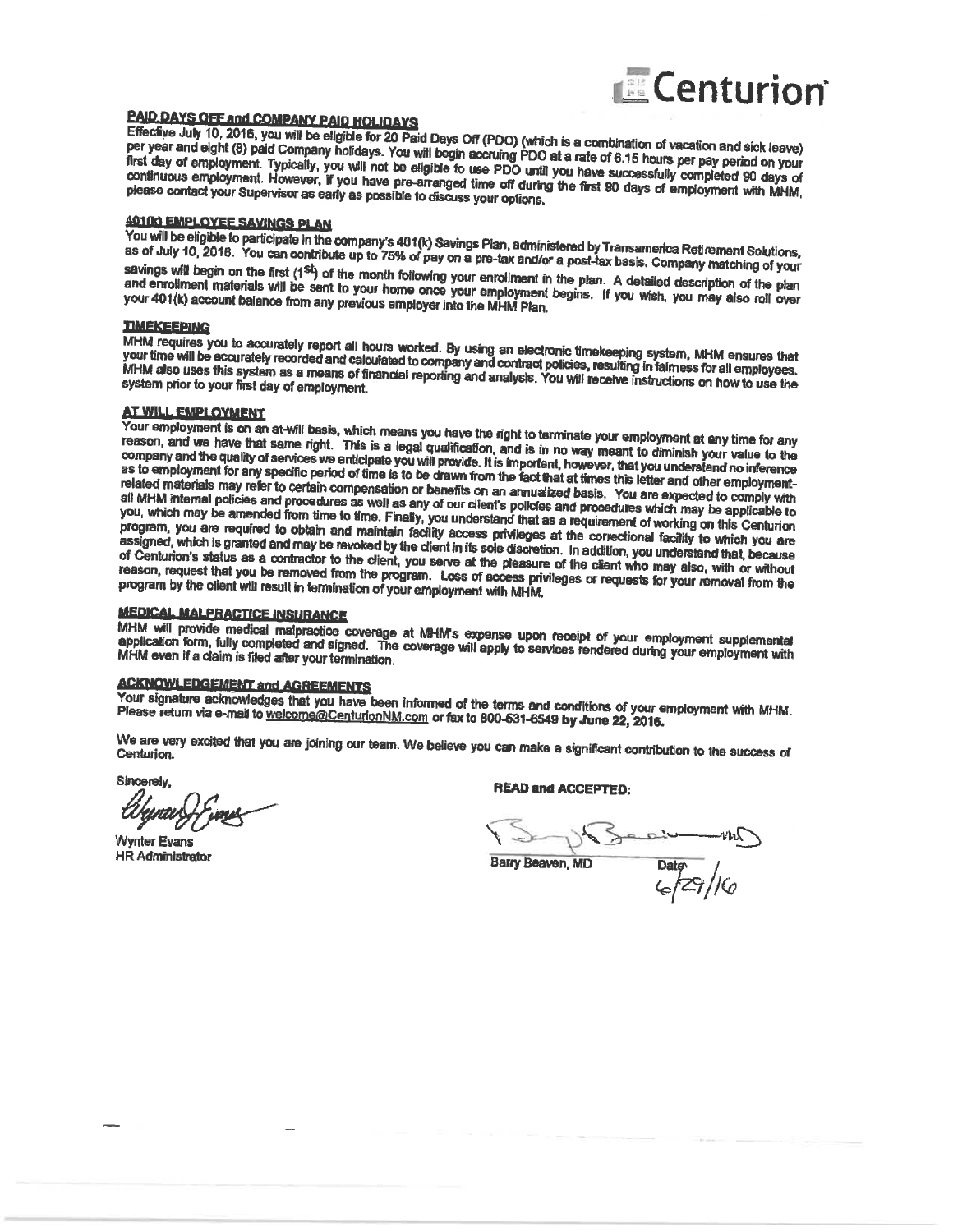**E** Centurion the next generation of complement profilement

June 8, 2016

Lindsey Selva 622 Hazel Street Los Lunas, NM 87031

Dear Lindsey,

MHM Health Professionals, a wholly owned subsidiary of MHM Services, Inc. ("MHM"), is pleased to confirm your employment in a full-time position as a Licensed Practical Nurse within the Centurion Correctional Healthcare of New Mexico, LLC contract. This is a non-exempt position and details are explained as follows:

# **INCORPORATION OF OTHER DOCUMENTS**

This letter specifically incorporates and adopts all of the terms contained in the Employee Handbook and Code of Business Conduct ("Handbook") as if same were fully set forth herein. In the event of a conflict of any of the terms of this letter and the Handbook, the terms of the Handbook shall govern.

# DATE OF EMPLOYMENT

Your employment with MHM starts on June 1, 2016 and continued employment is contingent upon successful verification of licensure requirements as applicable and successful NPDB (National Practitioner Data Bank) check. Please note that, if required for your position, you will be expected to present an unexpired CPR certification and tuberculin screening on the first day of work. Please be advised that many facilities may not allow you to start working until you have presented both the CPR certification and the tuberculin screening.

SALARY<br>You will be paid at a base hourly rate of \$24.50 plus applicable shift differentials, paid on a bi-waekly basis, less appropriate deductions and withholdings. Note that your current regular work schedule and shift differential rates remain unchanged.

#### **PAY INFORMATION**

MHM pays all of its employees electronically. You will have an opportunity to complete all payroli related forms through the

Additionally, MHM does not mail pay statements as employees can access pay statements online through ADP iPay. Upon your first pay date, you will be able to register and your iPay pay statement will be available for you to view and print 24 hours a day, 7 days a week through ADP IPay's socure Internet site.

#### **BENEFITS**

In accordance with Company policy, you are eligible to participate in our employee banefit program affective June 1st as your date of hire is the first of the month. MHM's benefits program includes Medical, Dental, and Vision Insurance, along with Flexible Spending Accounts (FSA), Basic Life and Accidental Death and Dismemberment (AD&D), and Voluntary Supplemental Life Insurance. Both Short-Term Disability (company-paid) and voluntary Long-Term Disability Insurance, if elected, take effect the first of the month after six months of continuous service with MHM. To find out more about our benefits program and to plan your elections, please see the Benefits Roadmap included in your welcome email.

Detailed benefits information and instructions on how to enroll online will be emailed prior to your start date. You will have 31 days from June 1, 2016 to enroll online. Failure to do so will result in you only being covered for company-paid Basic Life Insurance and Short-Term Disability. If you have any questions about our program, please contact the Benefits Department by calling 800-416-3649 or by email at Benefits@mhm-services.com.

# PAID DAYS OFF and COMPANY PAID HOLIDAYS

The Lease of the state of 20 Paid Days Off (PDC) (which is a combination of vacation and sick leave) per year and eight (8)<br>paid Company holidays. You will begin accruing PDO at a rate of 6.15 hours per pay period on your Typically, you will not be eligible to use PDO until you have successfully completed 90 days of continuous employment. However, if you have pre-enranged time off during the first 90 days of employment with MHM, please contact your Supervisor as early as possible to discuss your options.

#### 401(k) EMPLOYEE SAVINGS PLAN

You will be eligible to participate in the company's 401(k) Savings Pian, administered by Transamerica Retirement Solutions, as of your date of hire. You can contribute up to 75% of pay on a pre-tax and/or a post-tax basis. Since your hire date is on the first (1st) of the month, the company match will begin as soon as administratively feasible upon enrolment in the plan. A detailed description of the plan and enrollment materials will be sent to your home once your employment begins. If you wish, you may also roll over your 401(k) account balance from any previous employer into the MHM Plan.